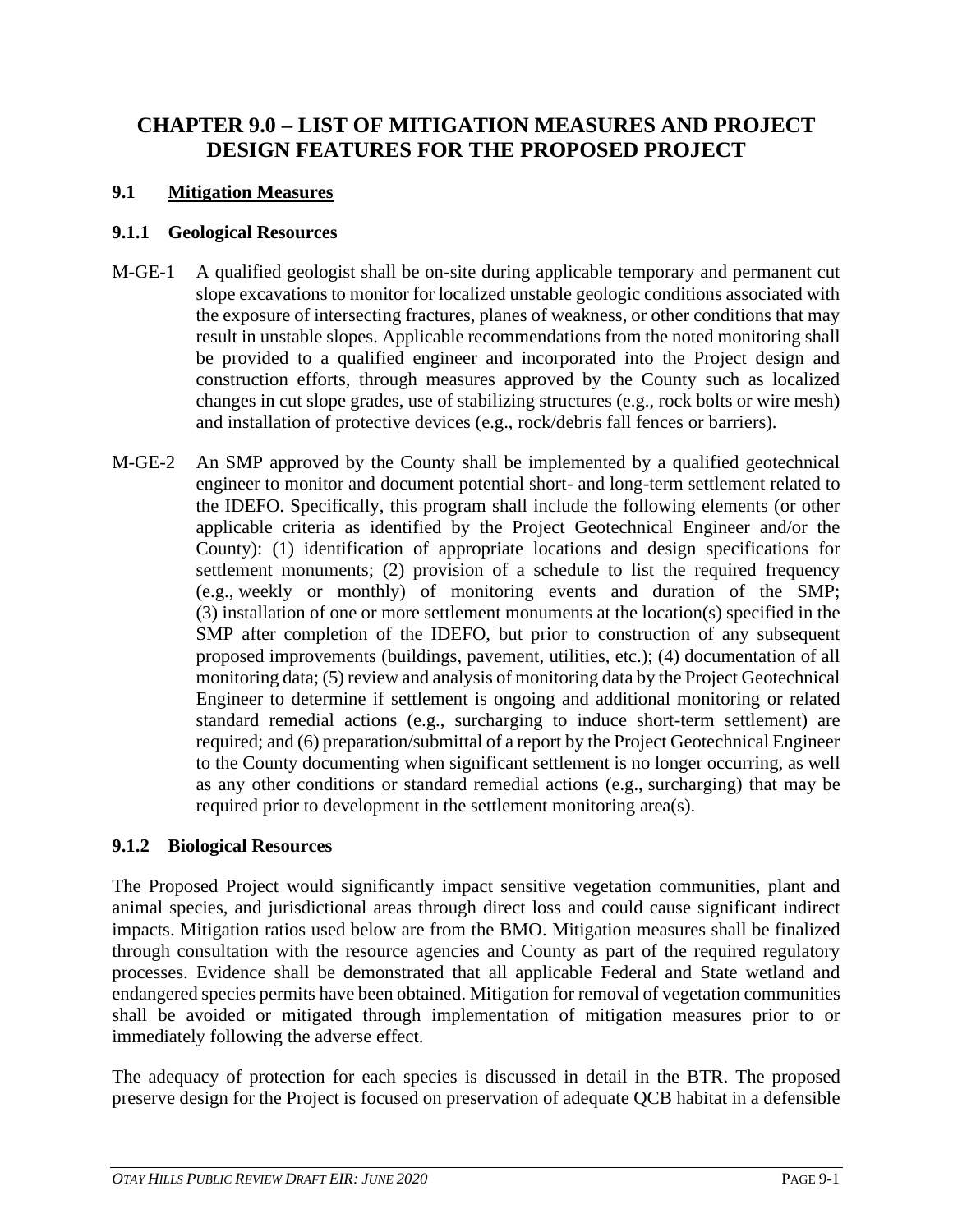reserve design as the first priority. In addition, the Proposed Project is anticipated to preserve substantial acreage with prior CAGN sightings.

#### Riparian Habitat and Other Sensitive Natural Communities

M-BI-1 Mitigation for removal of 0.27 acre of cismontane alkali marsh (BI-1) shall occur at a 3:1 ratio through on- or off-site creation, restoration and/or enhancement of 0.81 acre of wetland or riparian habitat, or alternative mitigation acceptable to the County and resource agencies prior to commencement of construction of extraction operation support facilities or extraction operations. At least 0.27 acre of the mitigation shall be habitat creation to ensure no-net-loss of wetlands. Mitigation for cismontane alkali marsh shall occur as follows:

> Prior to the clearing of habitat and commencement of construction of extraction operation support facilities or extraction operations for the Proposed Project, the applicant shall either: (1) purchase wetland habitat credits, (2) identify (and acquire, if necessary) appropriate habitat within the County and prepare a wetland restoration plan, or (3) identify and provide alternative mitigation acceptable to the County, the Corps, RWQCB, and CDFW. Such alternative mitigation could include financial or in-kind contributions to a larger restoration or enhancement project. The wetland restoration plan would require written approval from the Corps, RWQCB, CDFW, and County. In addition, a bond shall be provided to the County prior to habitat clearing and commencement of construction of extraction operation support facilities or extraction operations to cover 120 percent of any restoration plan implementation costs. A biological open space easement shall be placed over all areas used for wetland mitigation and an endowment provided for management in perpetuity. This shall be in addition to the biological open space proposed for areas preserved on site and its associated endowment.

M-BI-2 Mitigation for removal of 0.06 acre of tamarisk scrub (BI-2) shall occur at a 1:1 ratio (Table 4.3-5) through on- or off-site creation of 0.06 acre of wetland or riparian habitat, or alternative mitigation acceptable to the County and resource agencies prior to commencement of construction of extraction operation support facilities or extraction operations. Mitigation for tamarisk scrub shall occur as follows:

> Prior to the clearing of habitat and commencement of construction of extraction operation support facilities or extraction operations for the Proposed Project, the applicant shall either: (1) purchase wetland habitat credits, (2) identify (and acquire, if necessary) appropriate habitat within the County and prepare a wetland restoration plan, or (3) identify and provide alternative mitigation acceptable to the County, the Corps, RWQCB, and CDFW. Such alternative mitigation could include financial or in-kind contributions to a larger restoration or enhancement project. The wetland restoration plan would require written approval from the Corps, RWQCB, CDFW, and County. In addition, a bond shall be provided to the County prior to habitat clearing and commencement of construction of extraction operation support facilities or extraction operations to cover 120 percent of any restoration plan implementation costs. A biological open space easement shall be placed over all areas used for wetland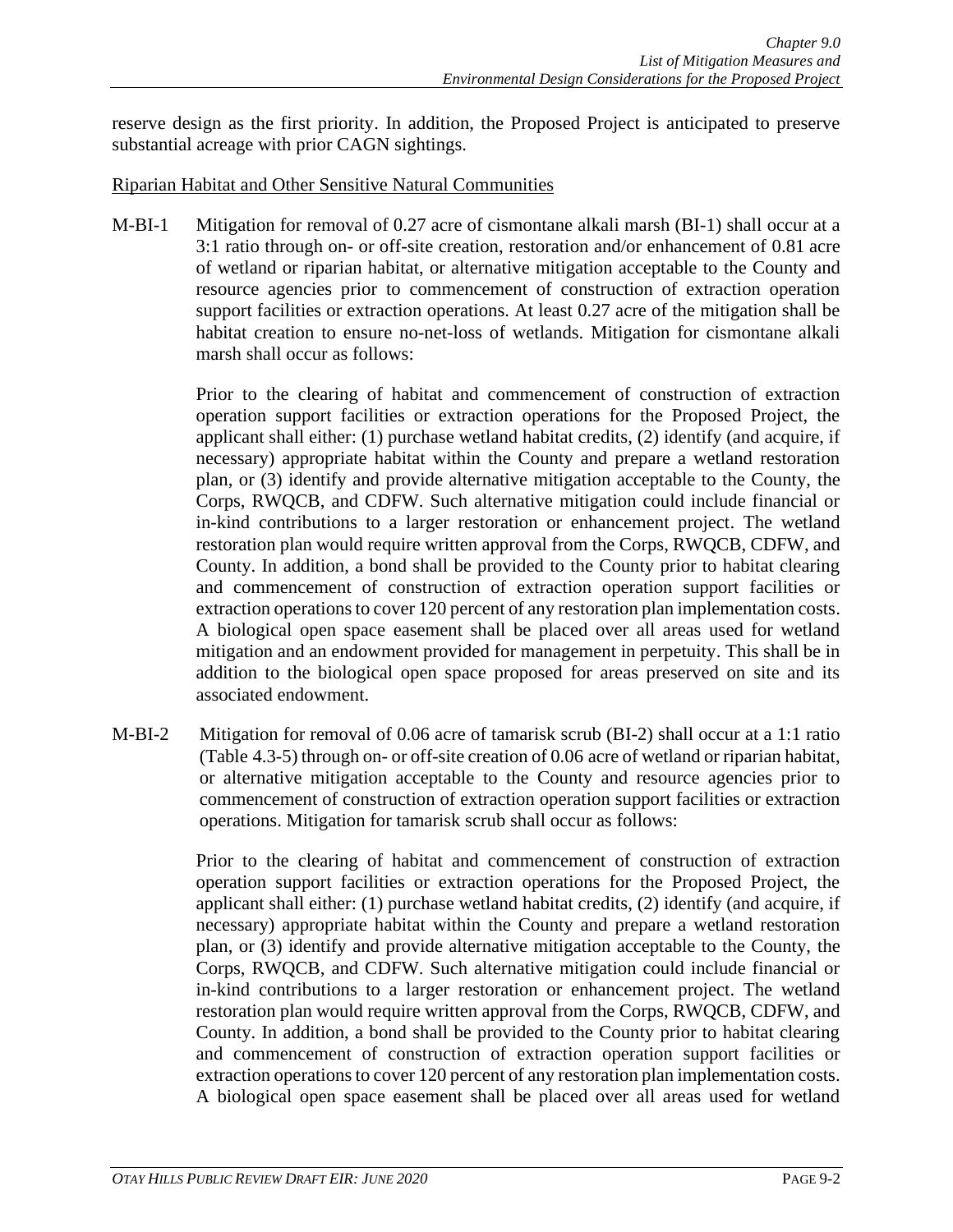mitigation and an endowment provided for management in perpetuity. This shall be in addition to the biological open space proposed for areas preserved on site and its associated endowment.

M-BI-3 Mitigation for removal of 0.01 acre of disturbed wetland (BI-3) shall occur at a 1:1 ratio (Table 4.3-5) through on- or off-site creation of 0.01 acre of wetland or riparian habitat, or alternative mitigation acceptable to the County and resource agencies prior to commencement of construction of extraction operation support facilities or extraction operations. Mitigation for disturbed wetland shall occur as follows:

> Prior to the clearing of habitat and commencement of construction of extraction operation support facilities or extraction operations for the Proposed Project, the applicant shall either: (1) purchase wetland habitat credits, (2) identify (and acquire, if necessary) appropriate habitat within the County and prepare a wetland restoration plan, or (3) identify and provide alternative mitigation acceptable to the County, the Corps, RWQCB, and CDFW. Such alternative mitigation could include financial or inkind contributions to a larger restoration or enhancement project. The wetland restoration plan would require written approval from the Corps, RWQCB, CDFW, and County. In addition, a bond shall be provided to the County prior to habitat clearing and commencement of construction of extraction operation support facilities or extraction operations to cover 120 percent of any restoration plan implementation costs. A biological open space easement shall be placed over all areas used for wetland mitigation and an endowment provided for management in perpetuity. This shall be in addition to the biological open space proposed for areas preserved on site and its associated endowment.

- M-BI-4 Mitigation for removal of 0.5 acre of native grassland (BI-4) shall occur at a 2:1 ratio through preservation of 0.7 acre of native grassland within the Project site and off-site acquisition of 0.3 acre of suitable habitat prior to commencement of construction of extraction operation support facilities or extraction operations.
- M-BI-5 Mitigation for removal of 66.7 acres of Diegan coastal sage scrub (including disturbed) (BI-5) shall be mitigated at a 1.5:1 ratio through preservation of 100.1 acres of Diegan coastal sage scrub (including disturbed) within the Project site.

In addition, the indirect noise impact to 20.6 acres of potential CAGN habitat (Diegan coastal sage scrub [including disturbed]) as a result of Proposed Project implementation (refer to Impact BI-23) shall be mitigated at a 1:1 ratio through preservation of an additional 20.6 acres of Diegan coastal sage scrub (including disturbed) within the Project site (refer to Mitigation Measure M-BI-23).

Therefore, required preservation of Diegan coastal sage scrub (including disturbed) shall total 120.7 acres within the Project site prior to commencement of construction of extraction operation support facilities or extraction operations.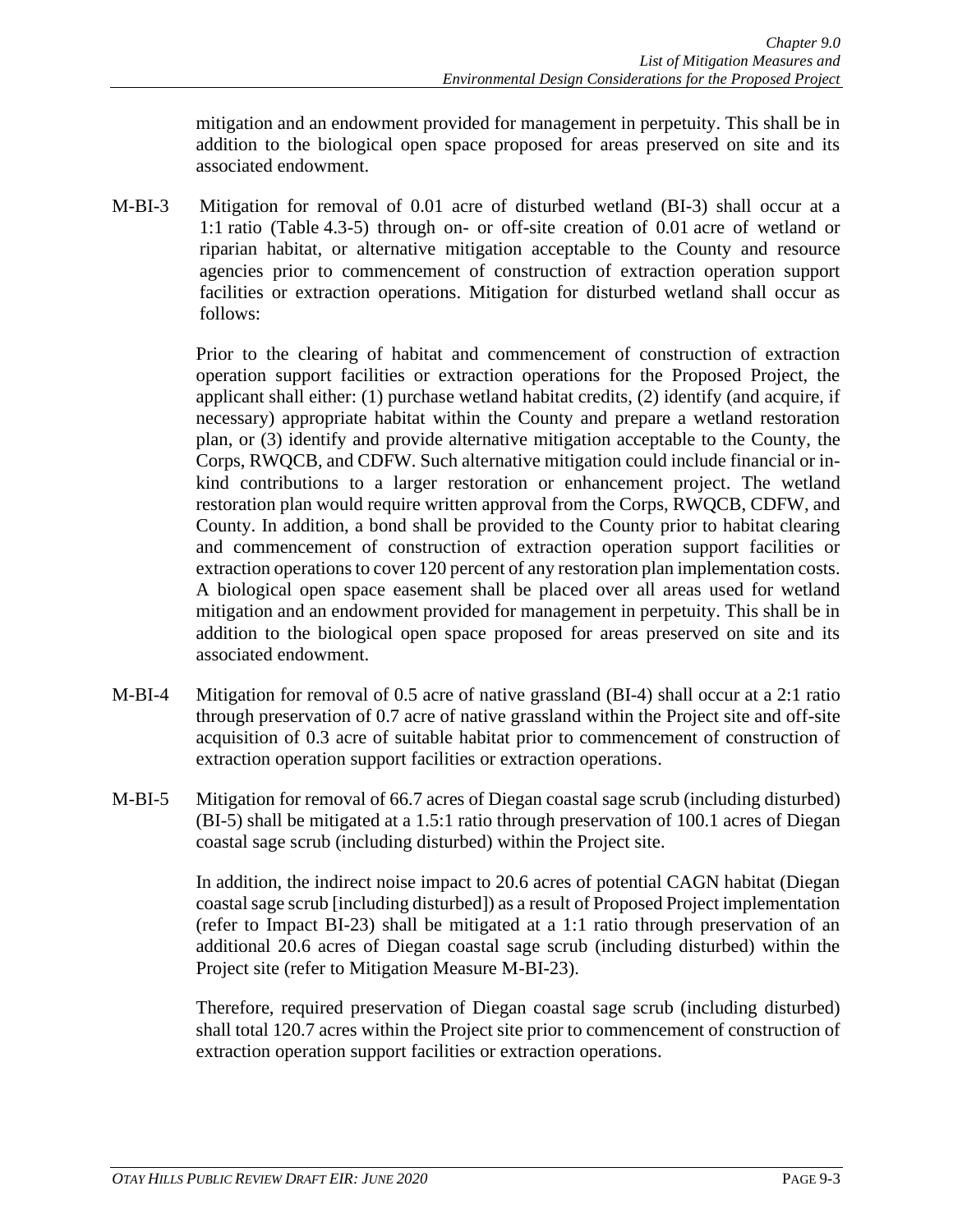- M-BI-6 Mitigation for removal of 31.1 acres of non-native grassland (BI-6) shall occur at a 1:1 ratio through preservation of 16.1 acres of non-native grassland on site and 15.0 acres of grassland at an off-site location or through purchase of credits at an approved conservation bank consistent with the Burrowing Owl Strategy.
- M-BI-7 Fill of 0.21 acre of Corps jurisdictional cismontane alkali marsh, 0.01 acre of disturbed wetland, and 0.06 acre of tamarisk scrub (BI-7) shall be mitigated at 1:1 and 3:1 ratios according to M-BI-1, M-BI-2, and M-BI-3. Fill of 0.16 acre of Corps jurisdictional non-vegetated Waters of the U.S. (BI-7) shall be mitigated at a 1:1 ratio or alternative mitigation acceptable to the County and resource agencies prior to commencement of construction of extraction operation support facilities or extraction operations.

Prior to commencement of construction of extraction operation support facilities or extraction operations for the Proposed Project, the Project applicant shall either (1) purchase Waters of the U.S. credits, (2) identify (and acquire, if necessary) appropriate habitat within the County and prepare a wetland/waters restoration plan for creation/enhancement, or (3) identify and provide alternative mitigation acceptable to the County, the Corps, RWQCB, and CDFW. Such alternative mitigation could include financial or in-kind contributions to a larger restoration or enhancement project. The wetland restoration plan would require written approval from the Corps, RWQCB, CDFW and County. In addition, a bond shall be provided to the County to cover 120 percent of any revegetation costs prior to commencement of construction of extraction operation support facilities or extraction operations. A biological open space easement shall be placed over all areas used for wetland mitigation and an endowment provided for management in perpetuity in addition to the biological open space proposed for areas preserved within the Project site and associated endowment.

- M-BI-8 Removal of 0.21 acre of RWQCB jurisdictional cismontane alkali marsh, 0.01 acre of disturbed wetland, and 0.06 acre of tamarisk scrub (BI-8) shall be mitigated at 1:1 and 3:1 ratios according to M-BI-1, M-BI-2, and M-BI-3. Impacts to 0.21 acre of RWQCB jurisdictional streambed, pond, and intermittent pond (BI-8) shall be mitigated at a 1:1 ratio (including the mitigation already provided by M-BI-7) or alternative mitigation acceptable to the County and resource agencies prior to commencement of construction of extraction operation support facilities or extraction operations.
- M-BI-9 Removal of 0.27 acre of CDFW jurisdictional cismontane alkali marsh, 0.01 acre of disturbed wetland, and 0.06 acre of tamarisk scrub (BI-9) shall be mitigated at 1:1 and 3:1 ratios according to M-BI-1, M-BI-2, and M-BI-3. Impacts to 0.19 acre of CDFW jurisdictional streambed and pond (BI-9) shall be mitigated at a 1:1 ratio (including the mitigation already provided by M-BI-7 and M-BI-8) or alternative mitigation acceptable to the County and resource agencies prior to commencement of construction of extraction operation support facilities or extraction operations.
- M-BI-10 Temporary construction staking or fencing shall be erected under the supervision of a qualified biologist at or outside the edge of the impact areas where they interface with natural areas to address indirect impacts associated with human access into adjacent open space that will be dedicated to the County to protect sensitive habitats (BI-10).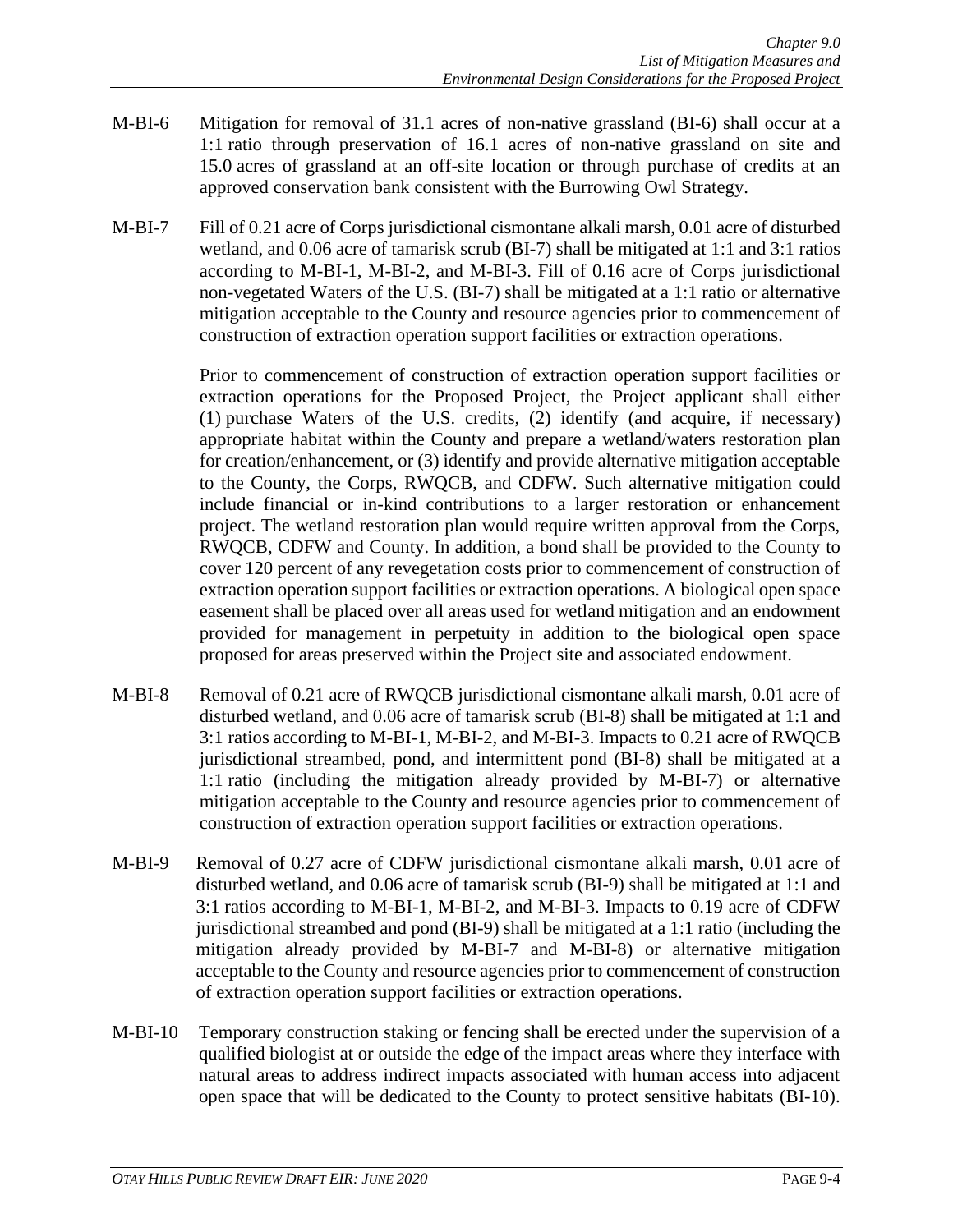This fencing shall be erected prior to commencement of brushing or grading activities or extraction activities and shall demarcate areas where human and equipment access and disturbance from grading are prohibited. Upon placement of the permanent boundary fence following initial brush clearing, monitoring adjacent to project open space may cease. Staging areas shall be restricted to approved impact areas only.

In addition, the Project applicant shall dedicate 304.6 acres (including 133.1 acres as mitigation for removal of sensitive vegetation communities associated with the Proposed Project as well as an additional 166.8 acres is in excess of the required amount to meet mitigation obligations for impacts to QCB habitat) of biological open space on site for impacts resulting from the Proposed Project prior to the clearing of habitat and commencement of construction of extraction operation support facilities or extraction operations. The biological open space shall be managed by a conservation entity (to be approved by the County and resource agencies prior to commencement of habitat clearing and construction of extraction operation support facilities or extraction operations) that would be responsible for implementing an RMP. An RMP shall be prepared that clearly describes biological open space management. The RMP includes stewardship measures, including but not limited to, fencing and signs upkeep, trespass restriction and debris removal. The applicant shall offer evidence to the County and resource agencies that an endowment has been provided to the conservation entity to manage the land in perpetuity. This endowment amount shall be determined through the use of PAR or similar method.

Pets/domestic animals and unauthorized Proposed Project personnel shall not be allowed within the biological open space. As part of the RMP, permanent signage shall be posted every 500 feet along western and southern boundaries and on alternating sides of the portion of Otay Truck Trail that traverses the open space, and at locations of any unauthorized trails entering the open space. All signs shall be corrosion-resistant (e.g., steel), measure at minimum 12 by 18 inches in size, be posted on a metal post at least 3 feet above ground level and provide notice in both English and Spanish that the area is restricted. The signs shall state the following:

> Sensitive Environmental Resources Area Restricted by Easement Entry without express written permission from the County of San Diego is prohibited. To report a violation or for more information about easement restrictions and exceptions contact the County of San Diego, Department of Planning & Development Services Ref. PDS2004-3300-04-004 Phone Number: (858) 694-2960

M-BI-11 To avoid the colonization and spread of invasive plant species into open space, the biological open space shall be actively monitored, maintained, and managed in accordance with the RMP (HELIX 2008). The RMP (discussed in M-BI-10, above)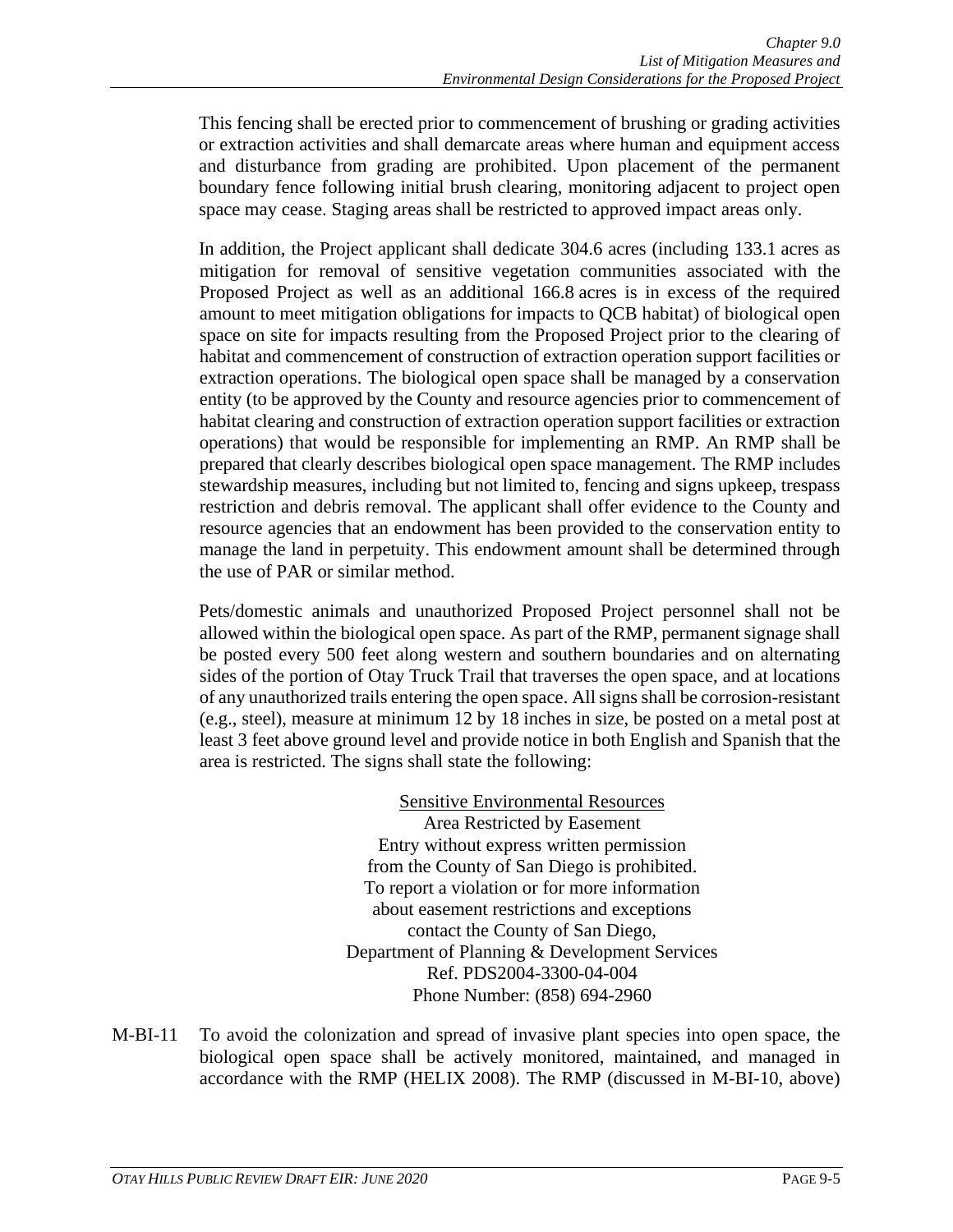shall ensure, for example, that access is restricted and invasive plant species (BI-11) are monitored and controlled.

Upon completion of the Proposed Project, final grading to establish the final landform, application of topsoil resources, and revegetation with native species (Seed Mix A) will occur for slope areas according to the Otay Hills Project Revegetation Plan (Sheet 7 of the Reclamation Plan [EnviroMINE 2019b]). A revegetation plan shall be submitted to the County for approval prior to issuance of any clearing or grading permit. The Project description already includes restoration of slopes adjacent to proposed open space with a native plant biological buffer (Seed Mix B) to help prevent the spread of any invasive plant species into open space.

A hydroseed mix incorporating only native species shall be used following extraction activities for all slope areas that are a biological buffer adjacent to open space. Weed control shall be provided for these areas according to the Otay Hills Project Revegetation Plan (Sheet 7 of the Reclamation Plan [EnviroMINE 2019b]).

#### Special Status Species

- M-BI-12 Removal of 105.5 acres of Otay tarplant critical habitat (BI-12) shall be mitigated with preservation of 93.8 acres of Otay tarplant critical habitat within the Project site. Removal of 16.69 acres of suitable habitat and 30 individual plants (BI-12) are being mitigated through preservation of 6.58 acres of suitable habitat which includes preservation of 510 (94 percent) of the Otay tarplant individuals. In addition, seeds will be collected from the Otay tarplant in the impact area and spread within suitable habitat in the proposed open space prior to Phase 2a (Appendix C of HELIX 2018b).
- M-BI-13 Removal of 120 of 4,987 individuals of variegated dudleya (BI-13) shall be mitigated by preservation of 4,867 individuals in accordance with Section 86.507 of the BMO. Removal of 13.06 acres of suitable habitat are being mitigated through preservation of 48.65 acres of suitable habitat. Additionally, the variegated dudleya in the impact area will be salvaged by collecting the soil crust in the area where the 120 dudleya were observed and translocating to the proposed open space prior to Phase 2b (Appendix C of HELIX 2018b).
- M-BI-14 Removal of 1,214 individuals of San Diego goldenstar (BI-14) shall be mitigated by translocation of the impacted individuals to an appropriate on-site location. The goldenstar translocation would be subject to the Otay Hills Project Translocation Plan (Appendix C of HELIX 2018b). Proof of recordation of an open space easement on site and off site (if appropriate) shall be required prior to commencement of habitat clearing and construction of extraction operation support facilities or extraction operations. The San Diego goldenstar component of the Otay Hills Project Translocation Plan (Appendix C of HELIX 2018b) shall be implemented as follows: All San Diego goldenstar corms that are located within each phase shall be translocated prior to implementation of mining activities within that phase.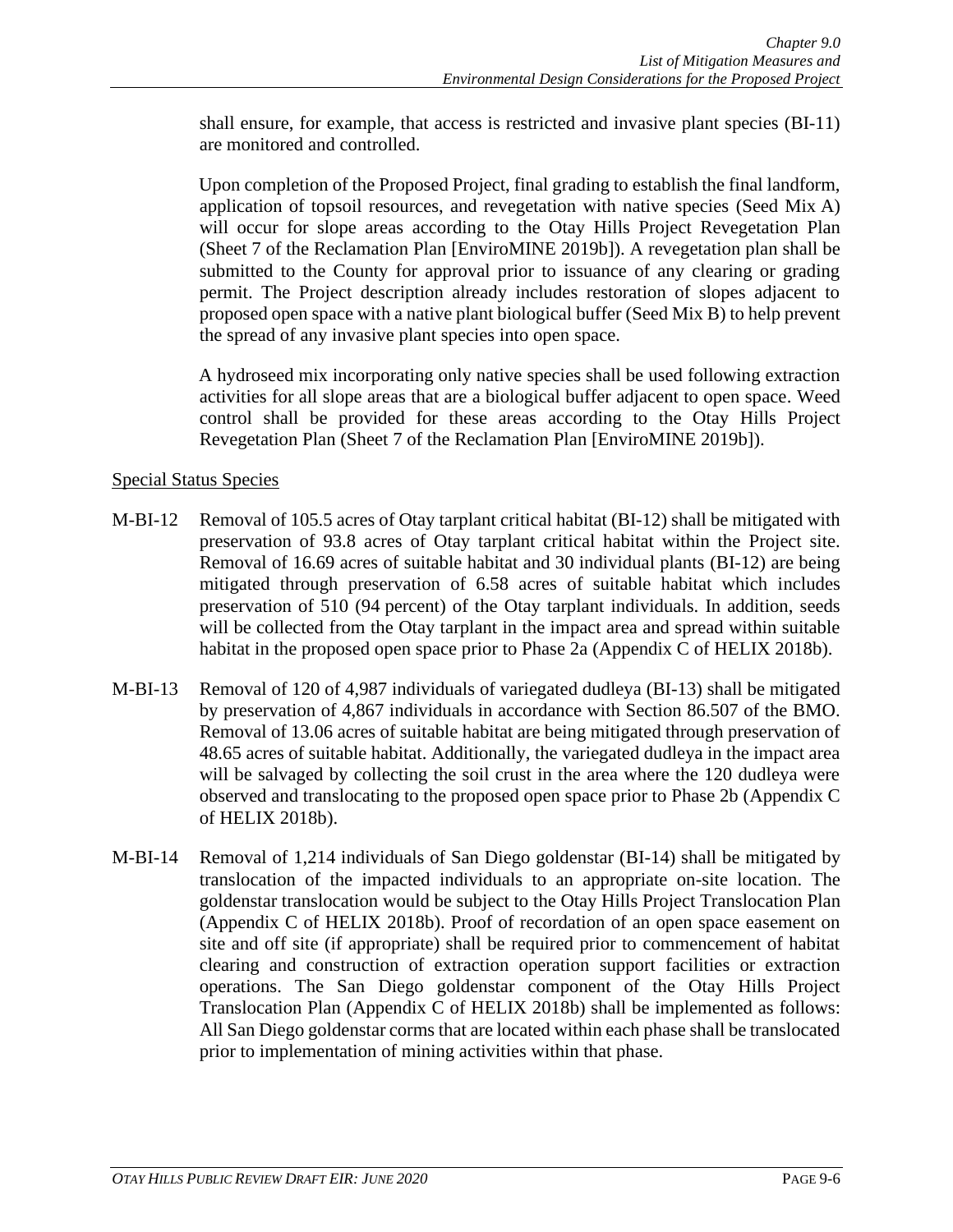- Phase  $1 at least 400 \text{ terms}$
- Phase  $2a at least 813 \text{ terms}$
- Phase  $2b at least 1$  corm

Removal of 13.06 acres of suitable habitat are being mitigated through preservation of 69.46 acres of suitable habitat. The Project would preserve 11,174 individuals (90.2 percent of the population on the Project site and five of the six primary populations) of San Diego goldenstar.

- M-BI-15 Removal of 196 of 362 individuals of San Diego barrel cactus (BI-15) shall be mitigated at a 2:1 ratio in accordance with Section 86.507 of the BMO. Mitigation shall consist of salvage of the 196 San Diego barrel cactus impacted on and off site and relocation of these individuals to areas of suitable habitat within the Project site, as well as planting of an additional 196 San Diego barrel cactus on site consistent with the Otay Hills Project Translocation Plan (Appendix C of HELIX 2018b). Mitigation for San Diego barrel cactus shall be implemented by phase as follows:
	- Prior to Phase 2a, 44 individuals of San Diego barrel cactus shall be translocated to the open space and an additional 44 individuals shall be planted.
	- Prior to Phase 2b, 18 individuals of San Diego barrel cactus shall be translocated to the open space and an additional 18 individuals shall be planted.
	- Prior to Phase 2c, 134 individuals of San Diego barrel cactus shall be translocated to the open space and an additional 134 individuals shall be planted.

Proof of recordation of the open space easement within the Project site, and implementation of the barrel cactus component of the Otay Hills Project Translocation Plan shall be required prior to commencement of construction of extraction operation support facilities or extraction operations. The barrel cactus component of the Otay Hills Translocation Plan shall be implemented within one year of commencement of construction of extraction operation support facilities or extraction operations.

- M-BI-16 Removal of 142 of 290 individuals of San Diego marsh-elder (BI-16) shall be mitigated at a 2:1 ratio in accordance with Section 86.507 of the BMO. Mitigation shall include planting of 284 San Diego marsh-elder individuals in appropriate habitat within the proposed open space. The applicant shall fund implementation of an RMP that includes measures to protect and enhance the preserved or created populations.
- M-BI-17 Removal of five locations where QCB were observed, 104.9 acres of QCB occupied habitat, and 97.8 acres of QCB critical habitat (BI-17) shall be mitigated by preservation of 52 locations where QCB were observed and by preservation of 304.6 acres of biological open space within the Project site, of which 303.5 acres are considered occupied by the QCB and 304.4 acres are QCB critical habitat. Funding for long-term management of an additional 61 acres within the AMA that also supports QCB host plants, QCB locations and occupied QCB habitat will be provided by the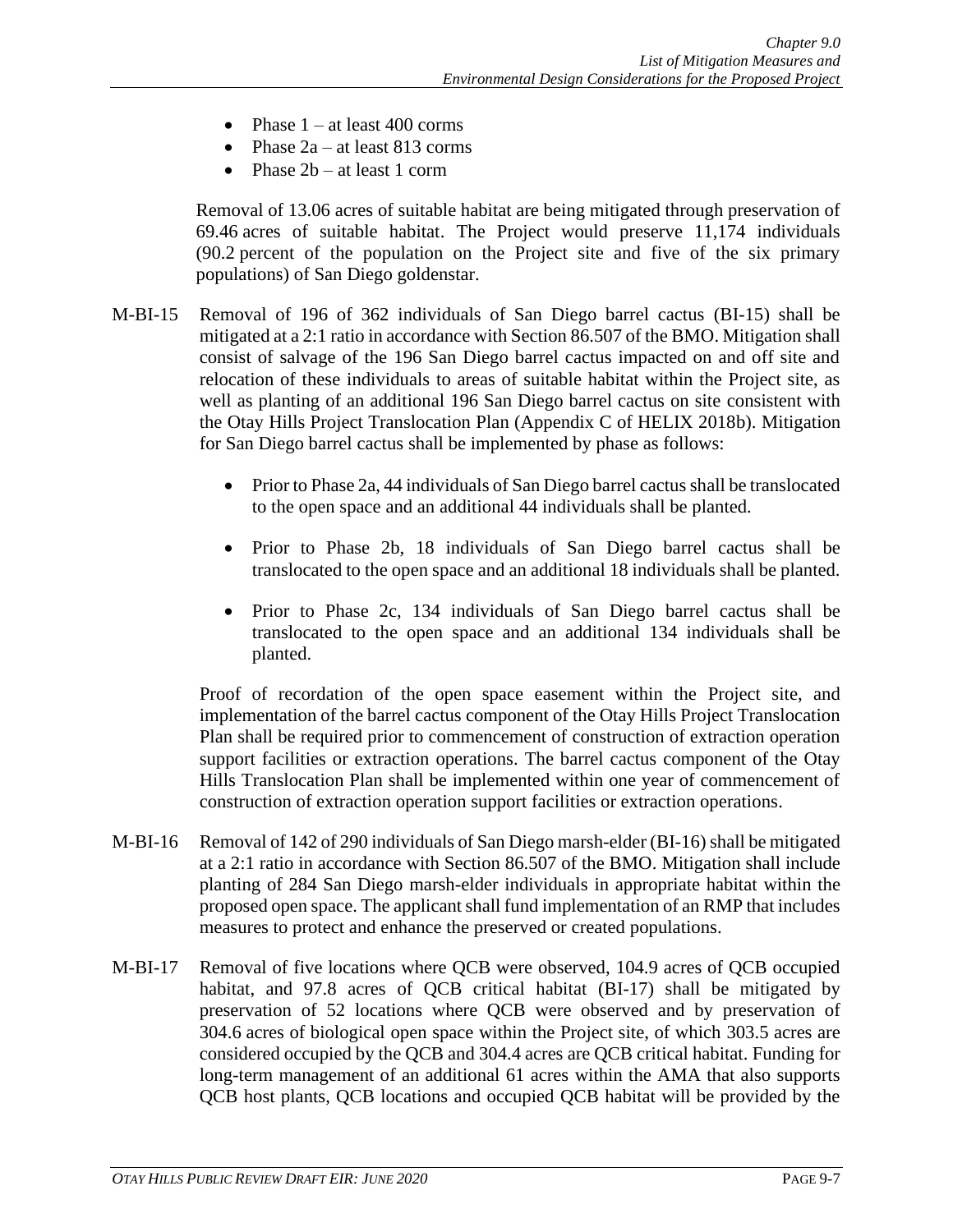Project. If the QCB is not covered under the MSCP at the time of Project approval, effects on the species shall be subject to review and approval by the USFWS as part of the Section 7 or 10(a) consultation process.

- M-BI-18 Removal of one pair of CAGN, 66.7 acres of CAGN habitat, and 77.1 acres of CAGN critical habitat (BI-18) shall be mitigated through preservation of four pairs and 218.9 acres of CAGN habitat on site, of which 185.0 acres are CAGN critical habitat. Prior to Project implementation, preconstruction surveys to demonstrate CAGN absence from the development footprint shall be required pursuant to USFWS protocol if clearing occurs during the breeding season (March 15 to August 15).
- M-BI-19 Removal of one location where a burrowing owl was observed in 2001 (BI-19) shall be mitigated by conducting a preconstruction survey before habitat clearing in each Project phase consistent with the Strategy for Mitigating Impacts to Burrowing Owls in the Unincorporated County. If a burrowing owl(s) is sighted within the development footprint, the resource agencies and County shall immediately be notified to determine the appropriate steps to take. If, for example, an active burrow is present, impacts to this species may be minimized by the active or passive translocation of the owl, outside of the breeding season or once the young have fledged, to a suitable area on the Proposed Project site that supports nesting and foraging habitat. A Burrowing Owl Translocation Plan, which may include installation of a minimum of two artificial burrows for every burrow impacted, would be prepared and submitted to the resource agencies and County for review and approval in accordance with the CDFW Staff Report on Burrowing Owl Mitigation (2012).

Removal of burrowing owl habitat (BI-19) shall be mitigated by preservation of 16.1 acres of non-native grassland on site and 15.0 acres of grassland at an off-site location or through purchase of credits at an approved conservation bank consistent with the Burrowing Owl Strategy (see Mitigation Measure M-BI-6), as well as preservation of 0.7 acre of native grassland within the Project site and off-site acquisition of 0.3 acre of suitable habitat (see Mitigation Measure M-BI-4).

- M-BI-20 Removal of approximately 98.7 acres of foraging habitat for golden eagles and other raptors (BI-20) shall be mitigated by preservation of grasslands and Diegan coastal sage scrub (see Mitigation Measures M-BI-4 through M-BI-6).
- M-BI-21 Implementation of Mitigation Measures M-BI-4 through M-BI-6, M-BI-10, and M-BI-11 shall mitigate removal of coast horned lizard, coastal whiptail, southern California rufous-crowned sparrow, loggerhead shrike, grasshopper sparrow, California horned lark, San Diego black-tailed jackrabbit, Belding's orange-throated whiptail, red-diamond rattlesnake, Bell's sage sparrow, turkey vulture, northern harrier, barn owl and southern mule deer habitat (BI-21).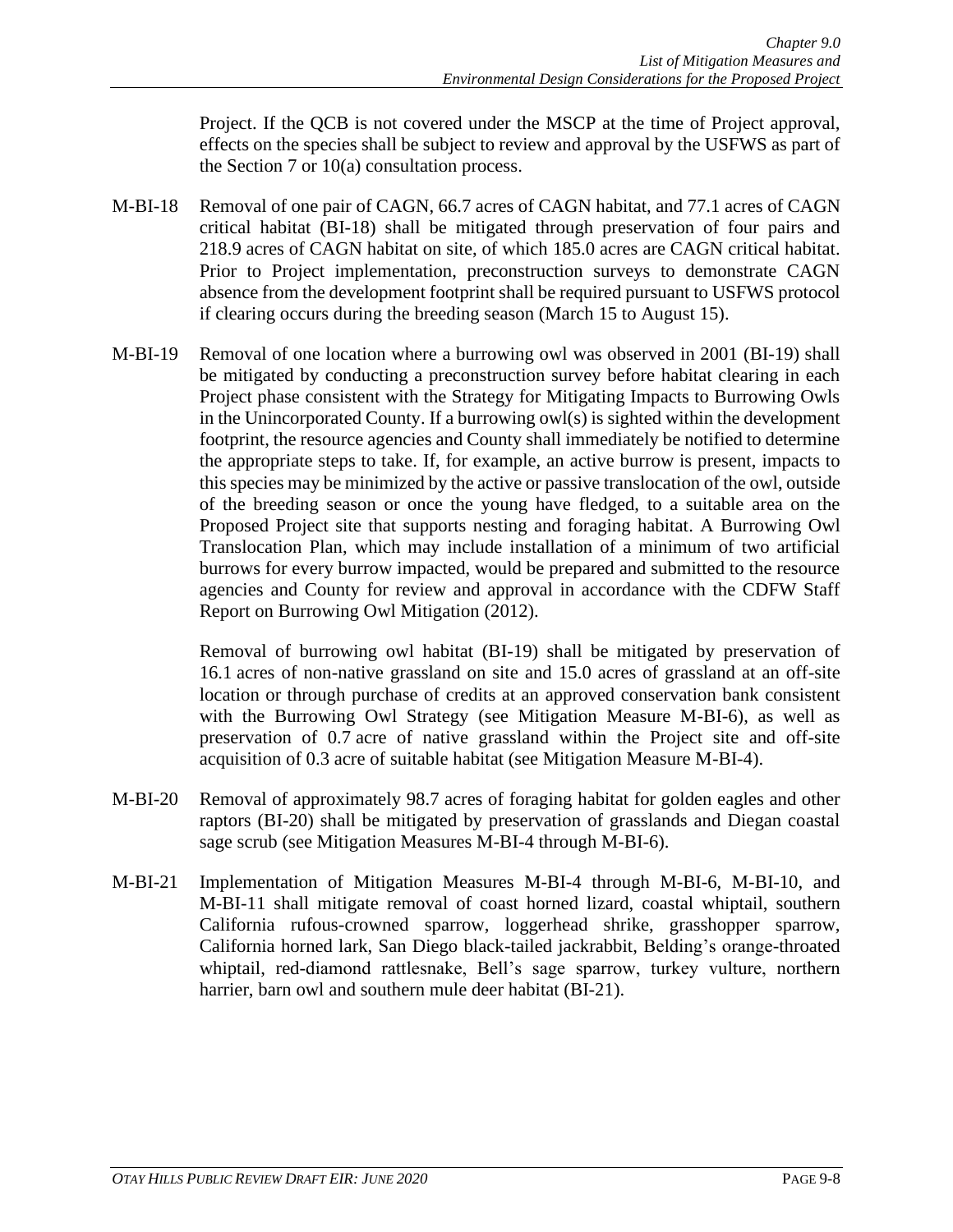- M-BI-22 Impacts from potential entrapment in the development footprint and injury or death to sensitive animal species (BI-22) shall be mitigated by the following measures:
	- Deterrent measures may include, but are not limited to, ensuring that the ends of all pipes and culverts are covered when they are not being used, and covering rubble piles, dirt piles, ditches and berms that occur within the development footprint when they are not being regularly disturbed by quarry activities.
	- Ponds and pits containing water shall be fenced or otherwise surrounded/ covered to prevent wildlife access. Fencing shall be secured at the ground or buried to prevent animals digging underneath and shall be wrapped around the base with a durable finer mesh material to prevent small mammal, reptile and amphibian entry.
	- Potential solutions to prevent trapped wildlife within ponds, pits or trenches shall be implemented and may include, but are not limited to, attaching textured liner material to create escape ramps, or depending on the configuration of the trapping hazard, earthen ramps, floating rafts or ladders may be appropriate solutions.
	- During the initial clearing of each phase, the biological monitor will check implementation of nuisance minimization measures and conduct regular searches for wildlife in these areas. During regular plant operation, the project proponent will be responsible for attractive nuisance minimization measures, with annual compliance checks by a biological monitor.
- M-BI-23 Indirect impacts to 20.6 acres of CAGN habitat (Diegan coastal sage scrub [including disturbed]) (BI-23) from noise shall be mitigated through the preservation of 20.6 acres of Diegan coastal sage scrub on site (included within the 218.9 acres to be preserved under Mitigation Measure M-BI-18).

Direct noise-related impacts to sensitive nesting species, such as the CAGN, treenesting raptors, or ground-nesting raptors, would be mitigated by conducting a preconstruction survey to demonstrate absence of such species from areas where effects resulting from construction noise could be significant. Tree-nesting raptor absence from the 500-foot buffer shall be required if habitat clearing is to occur during the tree-nesting raptor breeding season (January 15 to July 15). A preconstruction survey of the 900-foot buffer shall be required if habitat clearing is to occur during the ground-nesting raptor breeding season (February 1 to July 15).

In addition, the following measures shall be required in the MUP to minimize potential adverse noise effects to CAGN and its habitat:

• No jaw crusher shall be operated within 350 feet of the closest property line or biological open space boundary.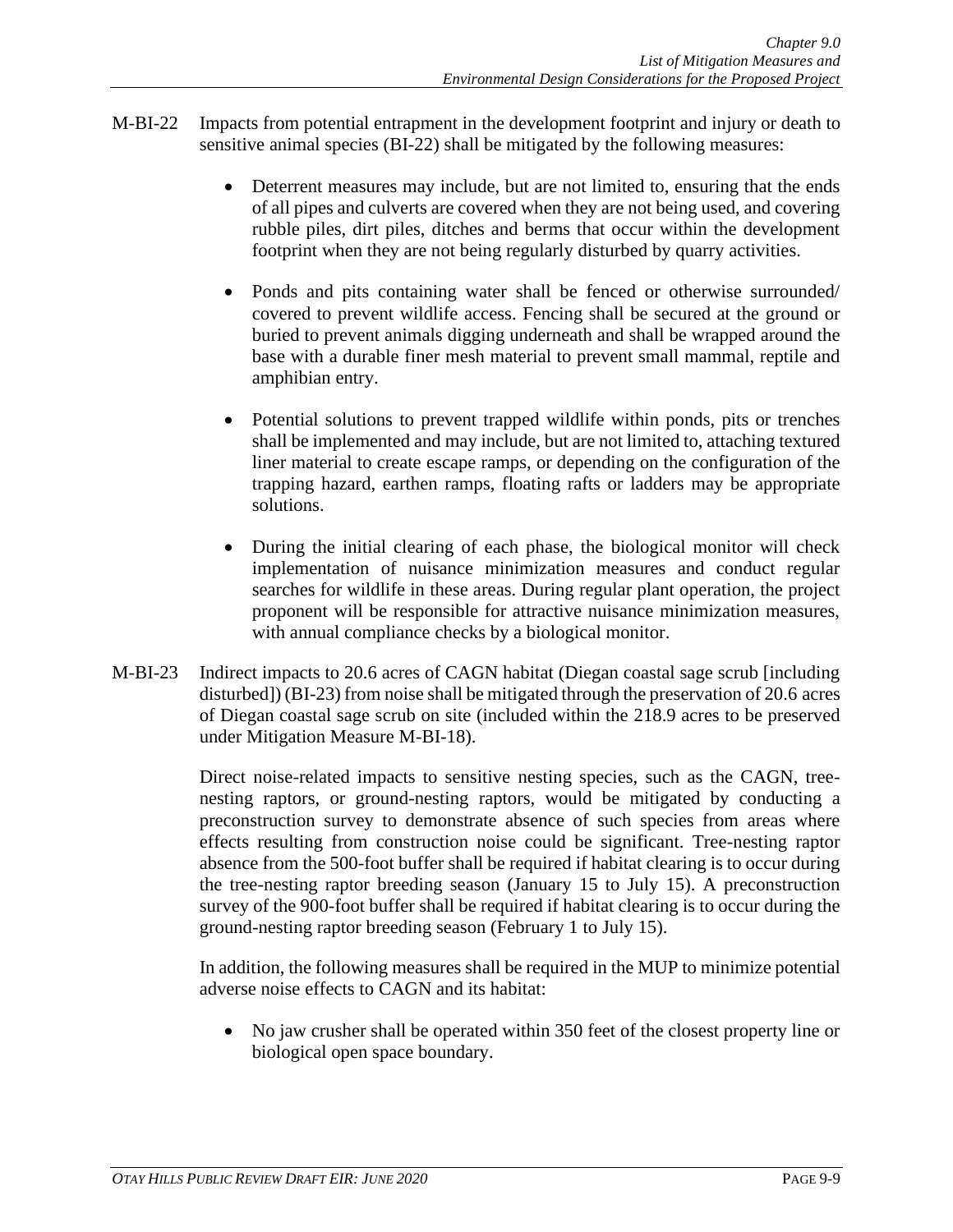- No screen shall be operated within 165 feet of the closest property line or biological open space boundary.
- No vertical crusher shall be operated within 85 feet of the closest property line or biological open space boundary.
- All cone crushers used in the aggregate crushing process shall be shielded with noise controls. The barriers shall start at ground level and extend to at least a minimum of one-foot higher than the direct line of sight between any portion of the shielded equipment and any suitable habitat areas to the east of the Project site.
- All vertical crushers used in the aggregate crushing process shall be shielded with noise control barriers. The barriers shall extend to the ground or at least two feet below the crusher if it is an elevated unit and extend to at least a minimum of one-foot higher than the direct line of sight between any portion of the shielded equipment and any suitable habitat areas to the east of the site.
- All aggregate screens shall use synthetic screen elements (note this does not apply to recycled materials, which may utilize steel screens).
- All sound attenuation fence/walls shall be solid and constructed of masonry, wood, plastic, fiberglass, steel or a combination of those materials, with no cracks or gaps, through or below the wall. (Conveyor belting is an excellent noise shielding material to allow a flexible barrier or provide lower skirts.) Any seams or cracks must be filled or caulked. If wood is used, it can be tongueand-groove and must be at least one-inch total thickness or have a surface density of at least 3.5 pounds per square foot. Any door(s) or gate(s) must be designed with overlapping closures on the bottom and sides and meet the minimum specifications of the wall materials described above. The gate(s) may be of one-inch thick or better wood, solid-sheet metal of at least 18-gauge metal, or an exterior-grade solid-core steel door with prefabricated door jambs.
- If a cone crusher is used in the Asphaltic Concrete Plant, it shall be shielded with a barrier as described above in the fourth bulleted item.
- If a portable plant is used for occasional processing of recycled materials, the unit shall only be used in the area south of the main plant. The unit shall never be positioned closer than 500 feet to the eastern or southern excavation boundary or the southern boundary of the normal equipment areas to control additional noise impacts to the east.

#### Local Policies, Ordinances and Adopted Plans

M-BI-24 Removal of Otay tarplant, variegated dudleya, QCB and burrowing owl (BI-24) shall be mitigated through implementation of Mitigation Measures M-BI-12, M-BI-13, M-BI-17 and M-BI-19, respectively.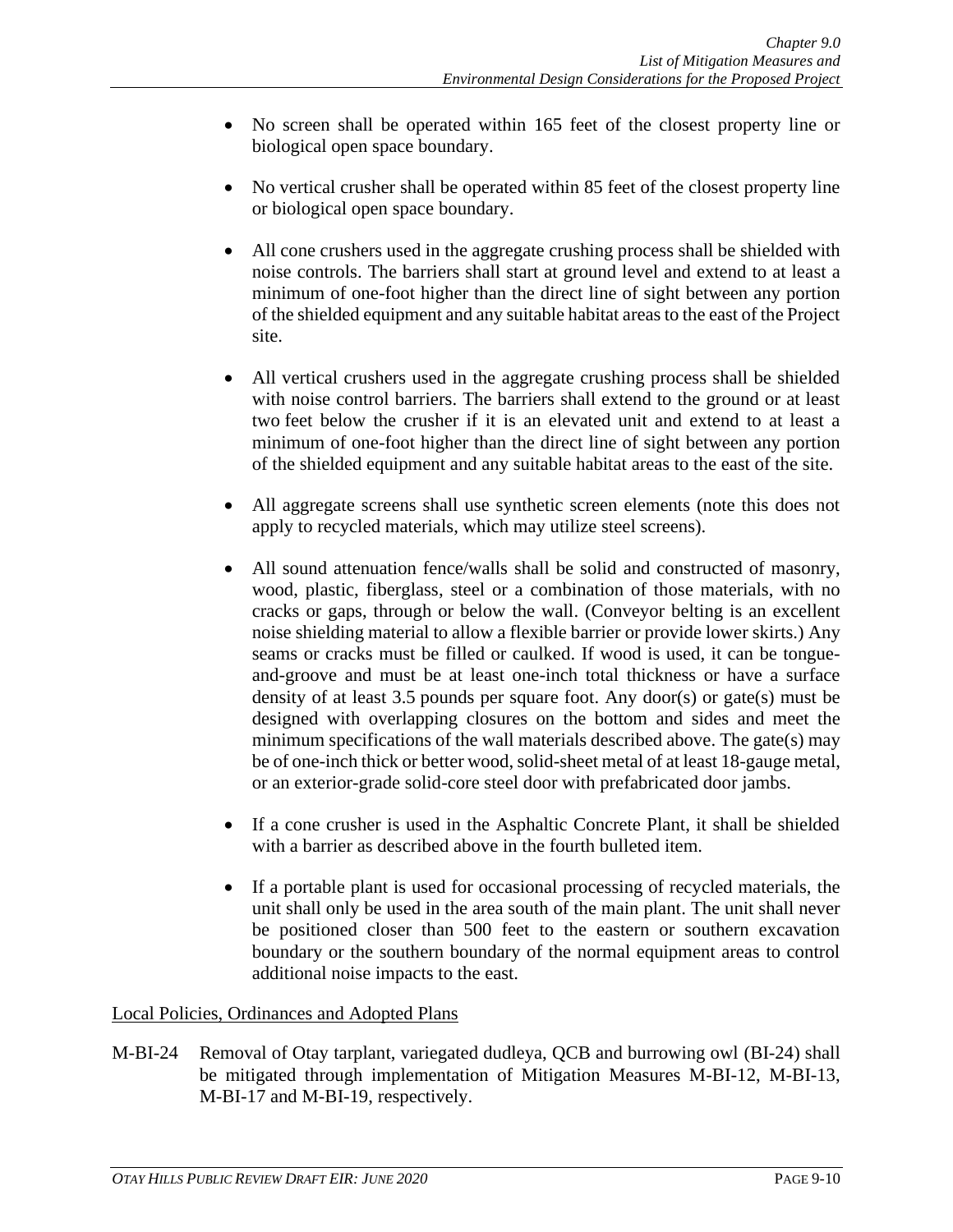M-BI-25 In order to avoid potential killing of migratory birds or destruction of active bird nests and/or eggs (BI-25), and to ensure compliance with FGC Sections 3500–3516, clearing of native vegetation shall occur outside of the breeding season of most avian species (February 1 through September 15). Clearing during the breeding season of FGCprotected species could occur if it is determined that no nesting birds (or birds displaying breeding or nesting behavior) are present immediately prior to clearing. A pre-construction survey shall be conducted three days prior to clearing or grading activities to determine if breeding or nesting avian species occur within impact areas.

#### **9.1.3 Cultural Resources**

In general, the mitigation of impacts to important archaeological sites may be achieved through avoidance (preservation) or data recovery. Because cultural resources are finite, avoidance and preservation are preferred mitigation measures. Avoidance would require that cultural resources be set aside and preserved in open space easements. The sizes of the easements would be based upon the boundaries of the sites or the areas of significance as defined by the testing program and appropriate buffers.

Where the aggregate extraction operations would directly impact significant sites and avoidance is not feasible, mitigation of potential impacts may be achieved through data recovery. The significance of the identified significant sites is based on the information potential represented by the subsurface deposits of artifacts. Therefore, the research potential of the sites may be realized through the data recovery program that would include the analysis of artifacts and provenance information. The data recovery programs would include adequate subsurface samples of the significant deposits to meet the requirements for data recovery.

The timing for mitigation of individual sites would be prior to any earth disturbing activities for data recovery, curation of artifacts already collected, and protective fencing. The Archaeological Monitoring Program will be timed according to the individual phases of extraction.

The following mitigation measures are recommended for potential impacts to cultural resource sites on the Project impact footprint:

M-CR-1a All earth disturbing activities that affect areas in the native soil within the MUP footprint shall be monitored by one or more archaeologists and Kumeyaay Native American monitors, as dictated by the size of the grading operation. All utility excavations, road grading, or brush removal must be coordinated with the archaeological monitor(s) and Kumeyaay Native American monitor(s). Any known resources must be intensively monitored during any earth disturbing activities to ensure that any important features, isolates, or deposits are either recorded and collected or evaluated. Should any resources be encountered during the monitoring of the earth disturbing activities that were not previously recorded, the earth disturbing activities shall be temporarily halted or redirected to another area while the nature of the discovery is evaluated. Any resources that may be encountered shall be evaluated to determine their significance. If the evaluation demonstrates that a resource is significant, then a data recovery program shall be implemented.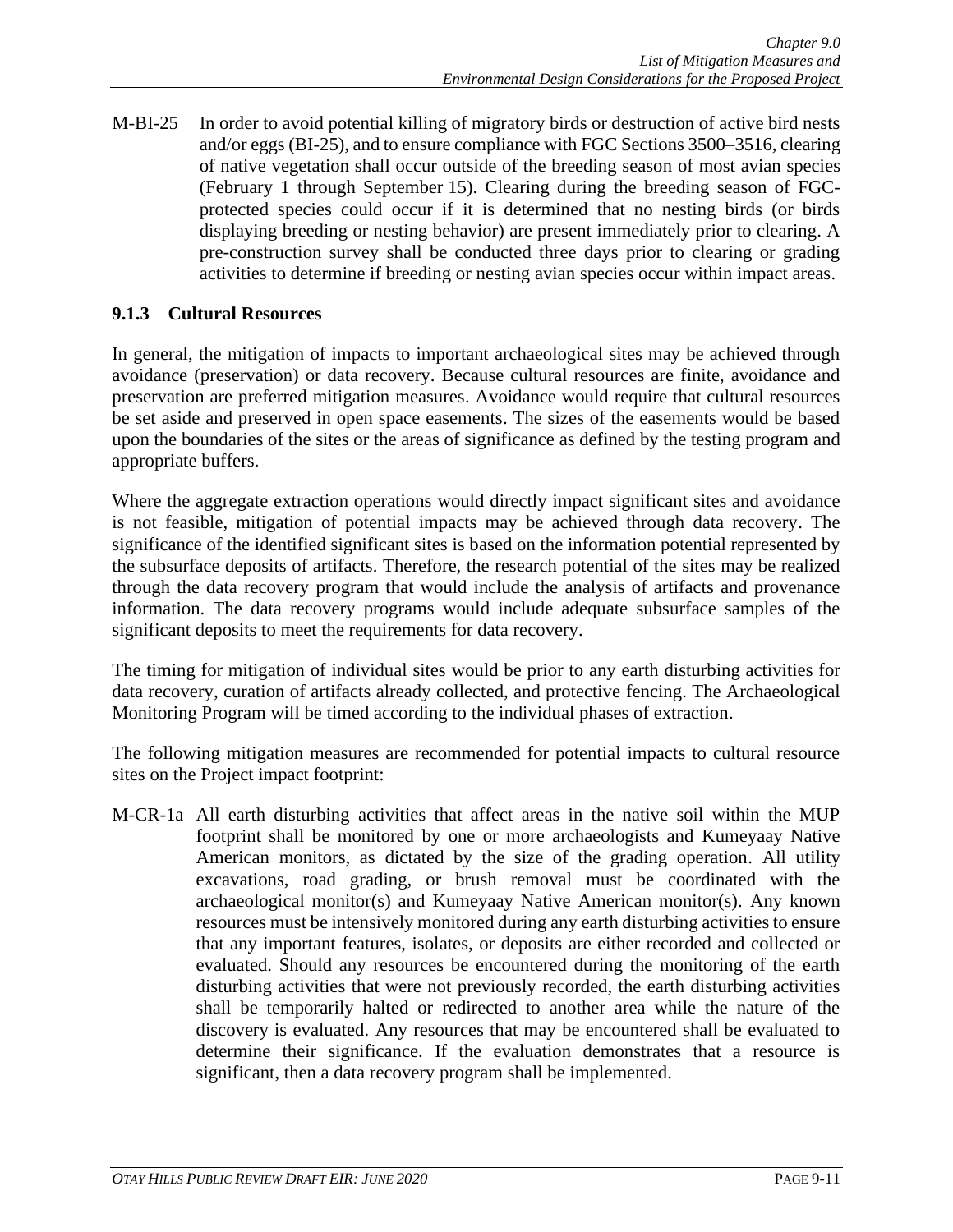M-CR-1b Significant cultural resource sites SDI-10,298 and SDI-10,297/H shall be subject to a data recovery program. Earth disturbing activities at these sites shall be intensively monitored by the designated archaeological monitor and Kumeyaay Native American monitor to ensure that any important features, isolates, or deposits are either recorded and collected, or evaluated. Should any resources be encountered during the monitoring of the earth disturbing activities which were not previously recorded, the earth disturbing activities shall be temporarily halted or redirected to another area while the nature of the discovery is evaluated. The archaeological monitor in consultation with the Kumeyaay Native American monitor shall determine the excavation methods, laboratory analyses, and special studies for these resources. Cultural materials recovered from the Project shall be placed in permanent storage at a curation facility or a culturally affiliated Tribal curation facility or repatriated to a tribe of appropriate cultural affinity.

> Table 4.4-1 provides additional information regarding timing and extent of the recommended data recovery mitigation program for sites SDI-10,297/H and SDI-10,298.

## **9.1.4 Noise**

The following mitigation measure would be implemented to reduce noise impacts to potential future residential (or other NSLU) development in the areas adjacent to the Project impact footprint (Mitigation Measure M-N-2 is also the mitigation for Impact LU-2 and is the same mitigation as required by Mitigation Measure M-LU-2):

- M-N-2 Operational noise sources from extraction operations shall not exceed the one-hour limit of 75 dBA at the property line. The following measures shall be implemented to reduce noise levels:
	- a. No jaw crusher shall be operated closer than 350 feet from the closest property line or habitat location.
	- b. No screen shall be operated closer than 165 feet from the closest property line or habitat location.
	- c. No vertical crusher shall be operated closer than 85 feet from the closest property line or habitat location.
	- d. All cone crushers used in the aggregate crushing process shall be shielded with noise control barriers: the barriers shall start at ground level and extend to at least a minimum of one foot higher than the direct line of sight between any portion of the shielded equipment and suitable habitat areas to the east of the site or other potential noise-sensitive receptors. Noise control barriers can either be mounted to the equipment or ground-mounted separate from the equipment, or some combination of the two, depending on what is required for appropriate noise control.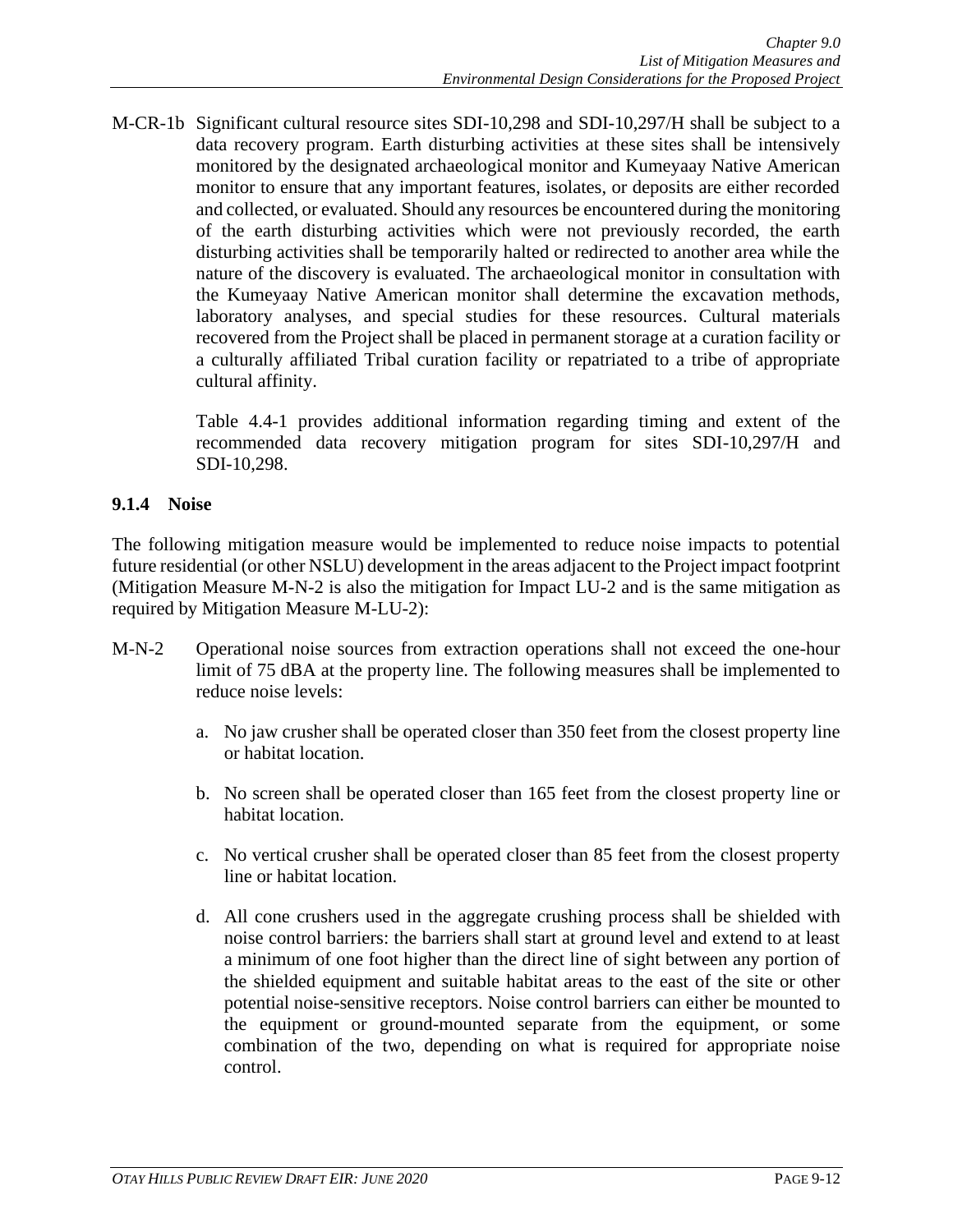- e. All vertical crushers used in the aggregate crushing process shall be shielded with noise control barriers: the barriers shall extend to the ground or at least 2 feet below the crusher if it is an elevated unit and extend to at least a minimum of 1 foot higher than the direct line of sight between any portion of the shielded equipment and any suitable habitat areas to the east of the site or other potential noise-sensitive receptors. Noise control barriers can either be mounted to the equipment or groundmounted separate from the equipment, or some combination of the two, depending on what is required for appropriate noise control.
- f. All aggregate screens shall use synthetic screen elements (note this does not apply to recycled materials which may utilize steel screens).
- g. Excavation within 72 feet of the property line requires a temporary 10-foot high noise control barrier. The barrier must extend beyond the operational locations to break the line of sight for any location on the NSLU within 72 feet of the equipment operations.
- h. All sound attenuation fence/walls should be solid and constructed of masonry, wood, plastic, fiberglass, steel, or a combination of those materials, with no cracks or gaps, through or below the wall. Project Note: (conveyor belting is an excellent noise shielding material to allow a flexible barrier or provide lower skirts). Any seams or cracks must be filled or caulked. If wood is used, it can be tongue-andgroove and must be at least 1-inch total thickness or have a surface density of at least 3.5 pounds per square foot. Any door(s) or gate(s) must be designed with overlapping closures on the bottom and sides and meet the minimum specifications of the wall materials described above. The gate(s) may be of 1-inch thick or better wood, solid-sheet metal of at least 18-gauge metal, or an exterior-grade solid-core steel door with prefabricated door jambs.
- i. If a cone crusher is used in the Asphaltic Concrete Plant, it shall be shielded with a barrier as described above in M-N-2.e.
- j. If a portable plant is used for occasional processing of recycled materials, the unit shall only be used in the area south of the main plant. The unit shall never be positioned closer than 500 feet to the eastern or southern excavation boundary or the southern boundary of the normal equipment areas to control additional noise impacts to the east.

#### **9.1.5 Transportation/Circulation**

The following mitigation measure would be implemented to reduce direct transportation impacts associated with the Proposed Project:

M-TR-1 Within 180 days of MUP approval, the applicant shall re-stripe the segment of Otay Mesa Road between Alta Road and Enrico Fermi Drive to provide two lanes plus a continuous center turn lane, which will improve the level of service of the roadway to LOS D.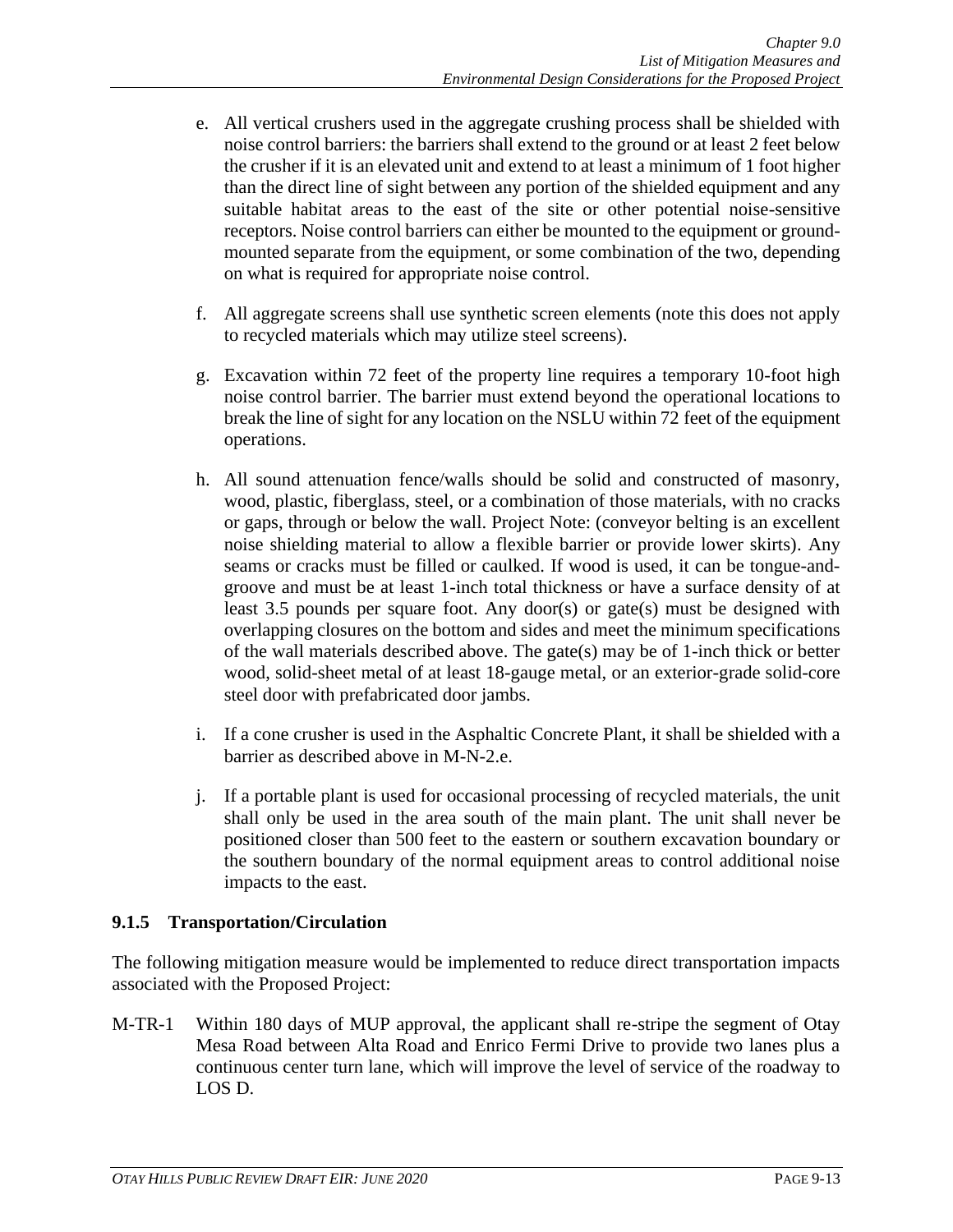M-TR-2 Within 180 days of MUP approval, the applicant shall install a traffic signal control at the intersection of Otay Mesa Road and Alta Road, which will improve the level of service to LOS B in the AM peak and LOS A in the PM peak hours.

#### **9.1.6 Paleontological Resources**

The following mitigation measures shall be implemented to ensure that potential adverse impacts to paleontological resources from implementation of the Proposed Project would be reduced to less than significant levels:

- M-PR-1a A qualified paleontologist shall be at the pre-construction meeting(s) to consult with the grading and excavation contractors concerning excavation schedules, paleontological field techniques and safety issues. A qualified paleontologist is defined as an individual having an M.S. or Ph.D. degree in paleontology or geology who is familiar with paleontological procedures and techniques, is knowledgeable in the geology and paleontology of San Diego County, and who has worked as a paleontological mitigation project supervisor in the County for at least one year.
- M-PR-1b A qualified paleontological monitor shall be on site on a full-time basis during the original cutting of previously undisturbed deposits of the Tertiary Otay Formation to inspect exposures for contained fossils. A qualified paleontological monitor is defined as an individual having experience in the collection and salvage of fossil materials. The paleontological monitor shall work under the direction of a qualified paleontologist. If the qualified paleontologist or paleontological monitor ascertains that observed exposures of the Otay Formation are not fossil-bearing, the qualified paleontologist shall have the authority to terminate the monitoring program.

A Standard Monitor shall be on site during all original cutting of previously undisturbed deposits of the Jurassic Santiago Peak Volcanics to inspect exposures for contained fossils. A Standard Monitor is defined as any one person designated by the Applicant and given the responsibility of watching for fossils so that the project is in conformance with Section 87.430 of the Grading Ordinance.

M-PR-1c If fossils are discovered during monitoring of the Otay Formation, they shall be recovered by the qualified paleontologist or paleontological monitor. In most cases, fossil salvage can be completed in a short period of time, although some fossil specimens (such as a complete large mammal skeleton) may require an extended salvage period. In these instances, the paleontologist (or paleontological monitor) shall be allowed to temporarily direct, divert, or halt grading to allow recovery of fossil remains in a timely manner. Because of the potential for recovering small fossil remains, such as isolated mammal teeth, it may be necessary to set up a screen-washing operation on the recovery site.

> If a fossil of greater than twelve inches in any dimension, including circumference, is encountered during excavation or grading of the Santiago Peak Volcanics, all excavation operations in the area where the fossil was found shall be suspended immediately, the PDS Permit Compliance Coordinator shall be notified, the Project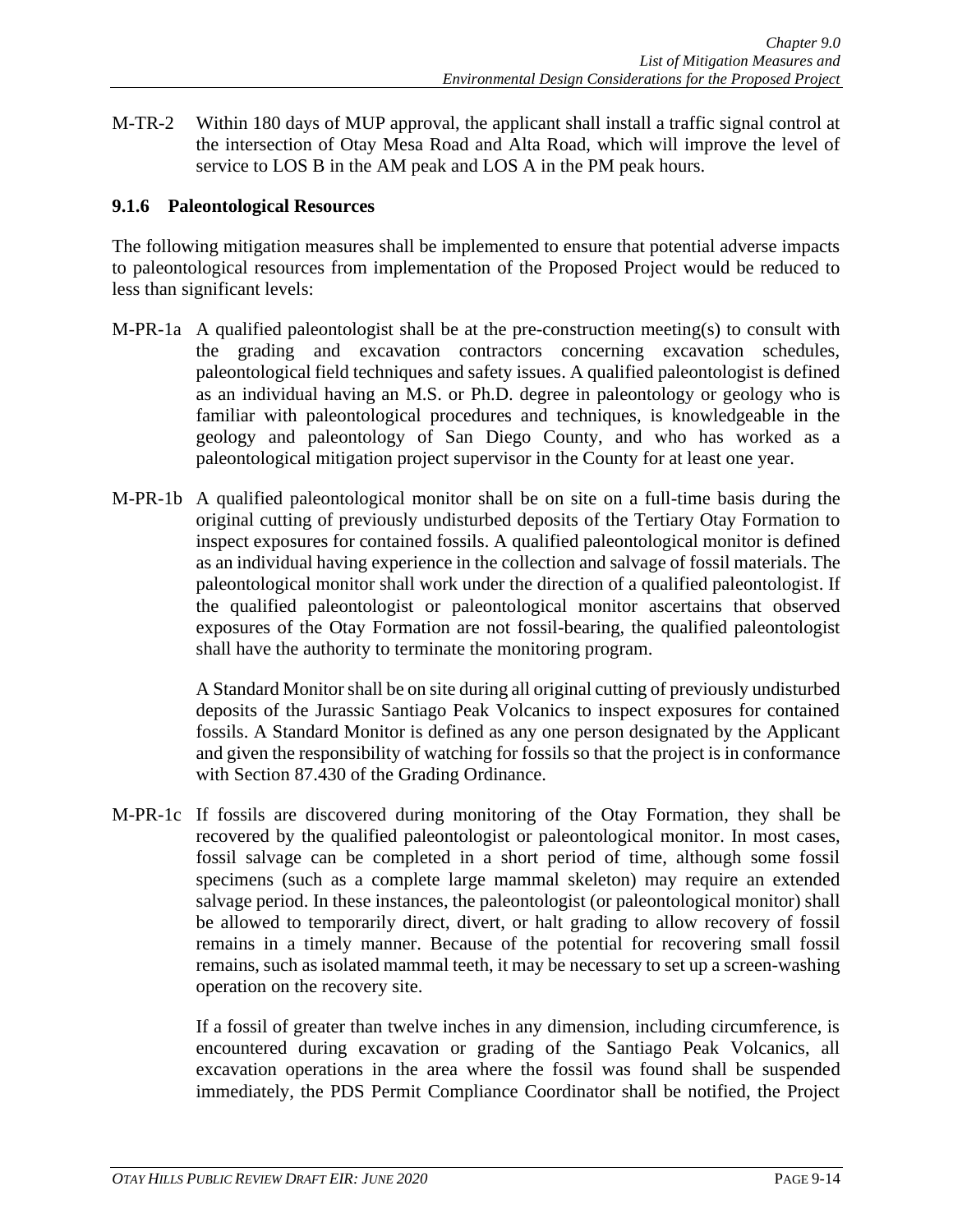Paleontologist shall assess the significance of the find and, if the fossil is significant, the Project Paleontologist shall oversee the salvage program, including salvaging, cleaning, and curating the fossil(s), and documenting the find (as outlined below).

- M-PR-1d If any sub-surface bones or other potential fossils are found anywhere within the Project impact footprint by construction personnel in the absence of a qualified paleontologist or paleontological monitor, the qualified paleontologist shall be notified immediately to assess their significance and make further recommendations.
- M-PR-1e Fossil remains collected during monitoring and salvage shall be cleaned, repaired, sorted, and cataloged as part of the mitigation program.
- M-PR-1f Prepared fossils, along with copies of all pertinent field notes, photos, and maps, shall be deposited (as a donation) in a scientific institution with permanent paleontological collections such as the San Diego Natural History Museum. Donation of the fossils shall be accompanied by financial support from the applicant for initial specimen storage.
- M-PR-1g A final summary report outlining the results of the mitigation program shall be prepared by a qualified paleontologist and submitted to the County of San Diego for concurrence. This report shall include discussions of the methods used, stratigraphic section(s) exposed, fossils collected, and significance of recovered fossils.

## **9.2 Project Design Features**

#### **9.2.1 Geological Resources**

- Slopes located within highly weathered materials in the upper approximately 20 feet of local bedrock should be constructed at more gentle inclinations than those recommended below for rock slopes (i.e., maximum 1:1 [horizontal to vertical] slopes), with a slope inclination of 1.5:1 suitable in such weathered areas for planning purposes.
- A safety factor of at least 1.5 for gross stability of the proposed overall and inter-bench post-excavation cut slopes would be maintained with the following recommended static slope conditions: (1) an overall maximum slope inclination of 45 degrees (i.e., 1:1), (2) a maximum inter-bench slope inclination of 65 degrees, (3) a maximum inter-bench slope height of 60 feet, and (4) a minimum bench width of 6 feet.
- Mapping and engineering analyses would be conducted every 50 vertical feet during quarrying operations to confirm the geologic conditions analyzed in the 2005 Project Geotechnical Evaluation, and to evaluate variations in geologic conditions where applicable.
- Depending on the results of the noted mapping and engineering analyses, slope inclinations shallower than the 1.5:1 grades for the upper 20 feet of quarry slopes recommended in the 2005 Geotechnical Evaluation may be required.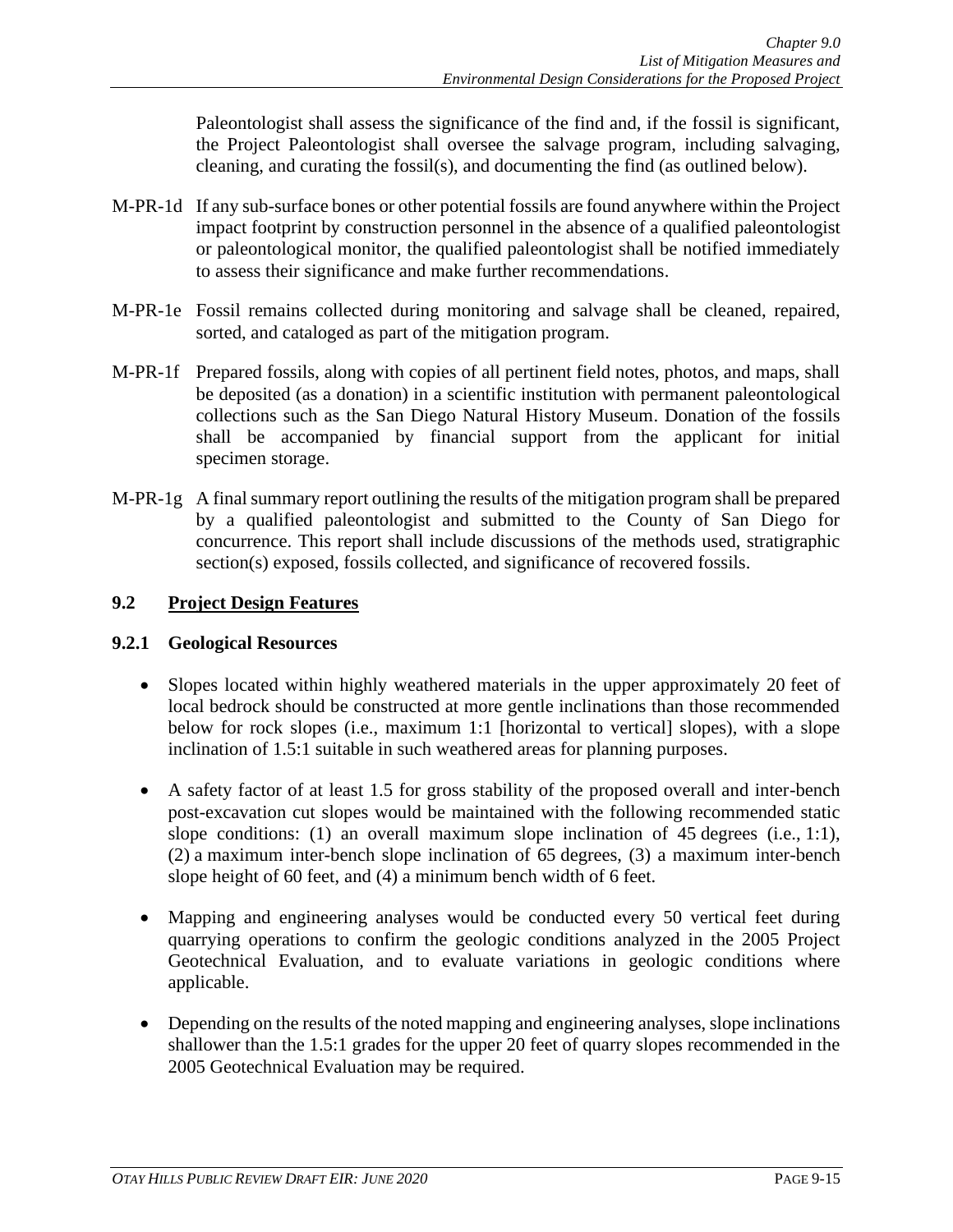- Fill would be placed and documented as engineered fill under the observation of a qualified geotechnical engineer, with related specifications to address subgrade preparation, suitability of fill material, fill placement, and testing and documentation requirements appropriate to the potential uses of the property.
- Fill slopes would be constructed in conformance with the slope height and ratio criteria identified in the 2011 *Geologic Reconnaissance and Slope Stability Analysis* prepared by Christian Wheeler Engineering.
- Proposed fill slopes would include the following design criteria: (1) materials used as fill for the IDEFO should be limited to fully cured asphalt, uncontaminated concrete (including steel reinforcing rods embedded in the concrete), crushed glass, brick, ceramics, clay, and clay products, which can be mixed with rock and soil; (2) all fill materials used for the IDEFO should be properly compacted under controlled conditions to achieve a soil mass capable of supporting structural loading (or loading associated with other proposed uses); and (3) observation, testing and periodic monitoring by qualified personnel should be conducted to verify the assumptions, conditions and requirements identified in the evaluation of IDEFO fill slopes, including proper compaction, or to identify and implement appropriate modifications.

## **9.2.2 Hydrology/Water Quality**

- Typical drainage, erosion and sediment control measures that would likely be implemented as part of the Project NPDES Industrial General Permit SWPPP, including measures associated with the pending Industrial General Permit update (refer to Section 3.2.1.2), include the following:
	- o Employ Qualified SWPPP Developers (QSDs) and Qualified SWPPP Practitioners (QSPs) for SWPPP preparation/implementation.
	- o Use phased grading schedules to limit the area subject to erosion at any given time.
	- o Ensure that active grading/excavation areas and activities have adequate erosion and sediment controls in place prior the onset of applicable precipitation events.
	- o Properly manage storm water and non-storm water flows to minimize runoff.
	- o Use positive grading techniques and appropriate drainage facilities (e.g., swales or brow ditches) to direct surface flows away from unstable areas such as manufactured slopes and material stockpiles, and into drainage facilities and/or outlets.
	- o Use erosion control/stabilizing measures such as geotextiles, mulching, mats, plastic sheets/tarps, fiber rolls, soil binders, compost blankets, soil roughening, or temporary hydroseeding (or other plantings) in appropriate locations, such as graded areas and slopes.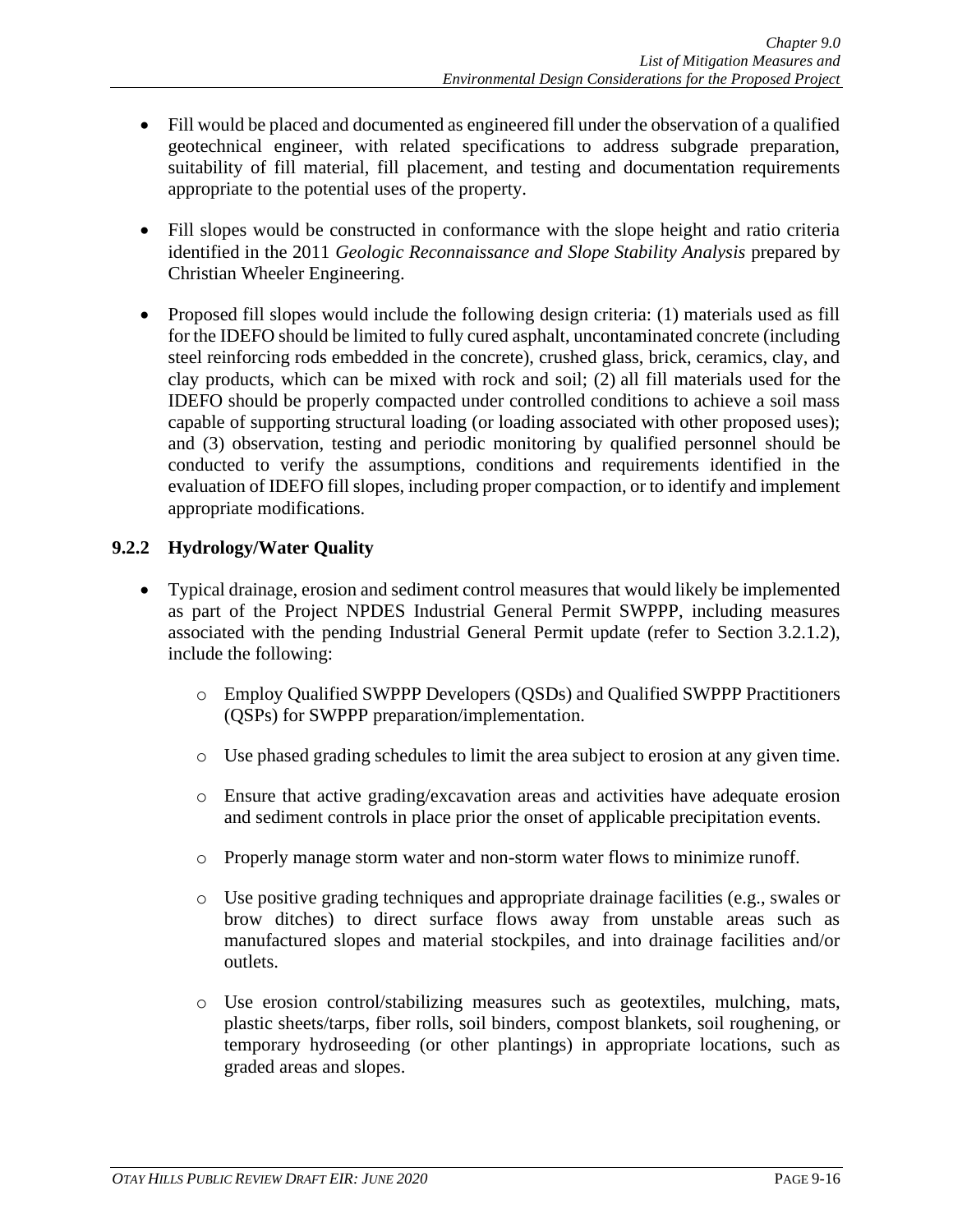- o Use sediment controls in applicable areas to ensure perimeter control and prevent off-site sediment/particulate transport. Specific measures may include temporary inlet filters, silt fence, fiber rolls, silt dikes, biofilter bags, gravel bags, compost bags/berms, street sweeping/vacuuming, energy dissipators, stabilized construction access points/sediment stockpiles, properly fitted covers for sediment transport vehicles, and (if applicable) advanced treatment systems.
- o Store BMP materials in applicable on-site areas to provide "standby" capacity adequate to provide complete protection of exposed areas and prevent off-site sediment transport.
- o Provide full erosion control for disturbed areas with no scheduled activity for 14 or more consecutive calendar days.
- o Provide appropriate training for personnel responsible for BMP installation and maintenance.
- o Implement Numeric Effluent Limitations (NELs) as appropriate.
- o Use solid waste management efforts such as proper containment/disposal of construction debris.
- o Comply with local dust control requirements, potentially including measures such as regular watering, use of chemical palliatives, and limiting construction during periods of high wind.
- o Install permanent landscaping, with emphasis on native and/or drought-tolerant varieties, as soon as feasible during or after construction.
- o Prepare and implement a program to ensure appropriate BMP monitoring/ reporting, testing, effectiveness, and conformance with applicable discharge requirements, including during storm events.
- o Implement additional BMPs as necessary to ensure adequate erosion and sediment control pursuant to regulatory requirements.
- Overall pre-development drainage patterns would be retained, and drainage controls such as swales, brow ditches and/or berms would be used to collect and convey runoff into appropriate areas including the proposed detention basin and existing drainage outlets.
- Native topsoil removed during mining operations would be managed to either reapply salvaged topsoil directly onto areas being concurrently reclaimed in other portions of the impact footprint, or stockpile soils for use in subsequent on-site reclamation areas.
- Stockpiled soils (and/or other stockpiled materials subject to erosion) would be protected through measures such as covering with mats or plastic sheeting, use of chemical binders, and/or installing silt fence/fiber rolls (or other appropriate devices) around stockpile perimeters.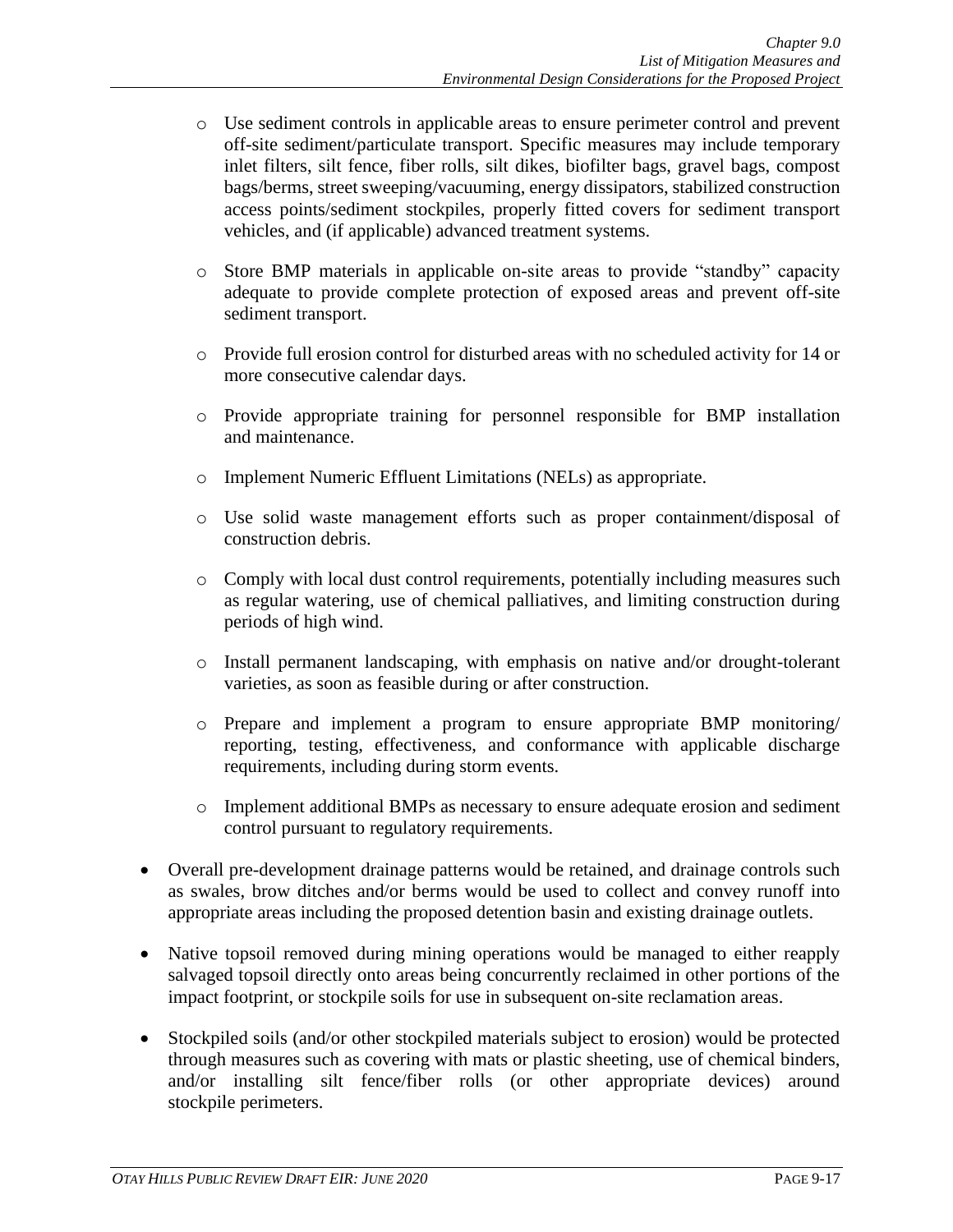- Mined/graded areas would be recontoured to provide a central, essentially level, pad area flanked by slopes. All proposed manufactured slopes would be designed and constructed in accordance with applicable geotechnical and other regulatory guidelines, with additional information on slope stability and design provided in Subchapter 4.1, *Geological Resources*, and Appendix C.
- If groundwater is encountered during excavation and substantial inflow occurs such that more than minor accumulation results, Project excavation would be terminated at (or slightly below) that depth level and reclamation would begin within a year.
- All appropriate reclaimed surfaces would be revegetated through application of "erosioncontrol" seed mixes tailored for specific areas (i.e., level pads versus slopes). Specifically, such application would be conducted by hydroseeding with a slurry mixture of water, the appropriate seed mix, cellulose fiber, a binding agent, and (if applicable) fertilizer (with hydroseeded areas to be scarified as necessary prior to slurry application). Additional information on proposed slurry mixtures and specific seed mixes is provided in Appendix B. Hydroseeding would be conducted prior to or during the early part of the rainy season and would generally occur between October 15 and November 15 (with seeding for specific species completed during appropriate times as noted in Appendix B).
- All revegetated areas would be monitored periodically (at least annually) for five years after installation to ensure conformance with applicable performance standards, and test plots would be established on-site to assist in developing the most effective revegetation methods. Specific proposed criteria for revegetation standards and test plots are provided in Appendix B.
- Installation of interim seeding would be provided in areas where final slopes are established, but final revegetation cannot be immediately implemented. Proposed interim seed mixes are provided in Appendix B. If determined to be necessary during site monitoring (as outlined below), interim erosion and sediment control measures would also be implemented, with such measures similar to the NPDES erosion control efforts described above in Table 4.2-4a.
- Revegetated areas would be monitored and managed for weed control and erosion damage, with specific targeted weed species including Peruvian pepper (*Schinus molle*), Russian thistle (*Salsola iberica*), castor bean (*Ricinus communis*), horehound (*Marrubium vulgare*) and tree tobacco (*Nicotiana glauca*). Areas exhibiting erosion damage (e.g., rilling) would be repaired, with the associated source of runoff rerouted into appropriate drainage system facilities.
- All described reclamation, monitoring, and maintenance activities will be documented by a qualified biologist or restoration specialist. Specific documentation will include a map depicting the locations and installation dates of all revegetation sites and the submittal of annual reports to the lead agency.
- Good housekeeping measures would be implemented to maintain an orderly and clean facility and preclude the generation of potential contaminants. Specific efforts may include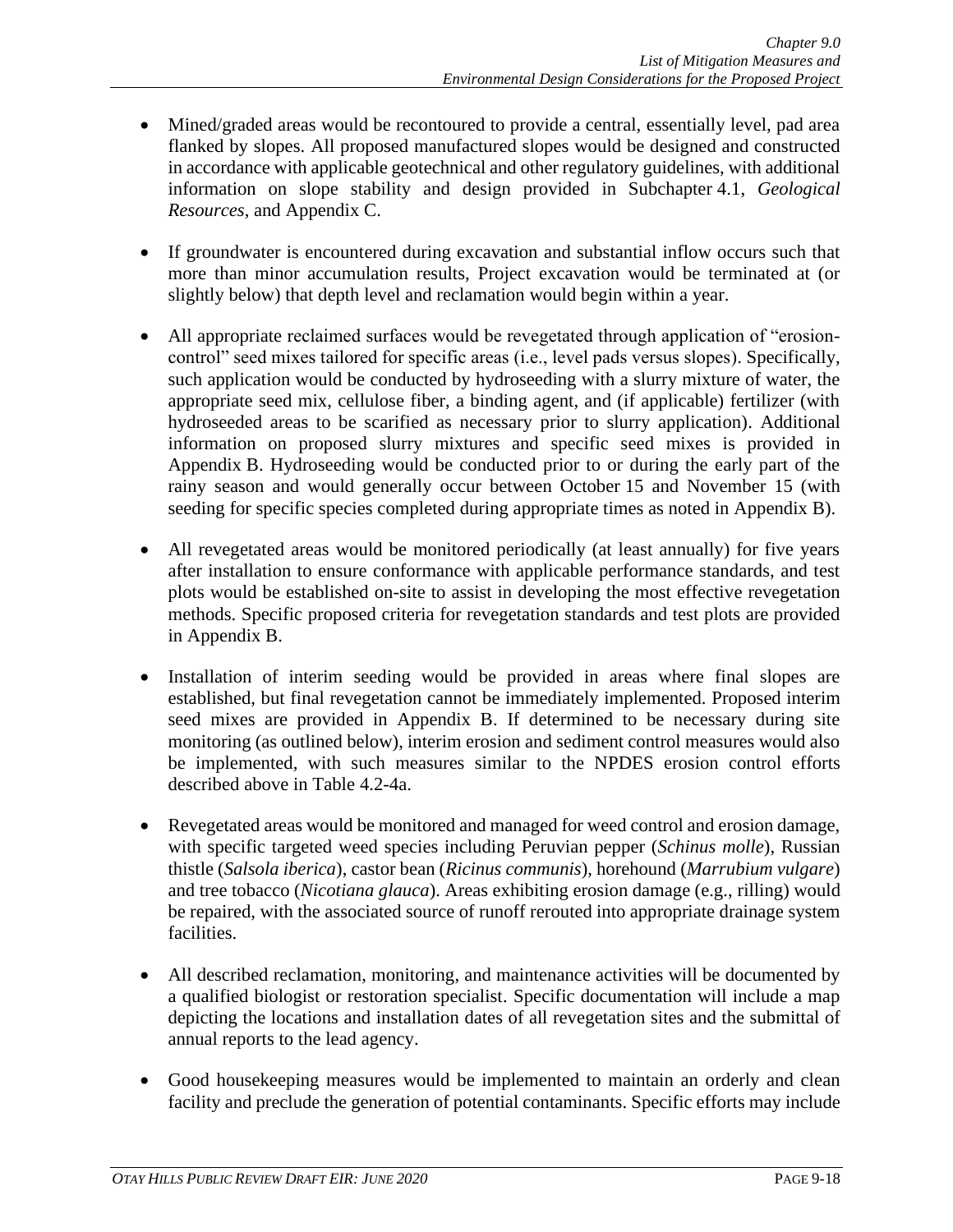efforts such as: (1) regular site maintenance (e.g., trash pick-up and sweeping of paved areas) and proper disposal of trash/debris and sediment; and (2) appropriate containment and proper disposal of wash water (e.g., from washing vehicles/equipment or processing aggregate), portable toilet wastes, and/or other solid or liquid waste products, through efforts such as the use of containment berms, sumps, impermeable liners, and/or off-site disposal (e.g., authorized discharge to a sanitary sewer system). This would include regular inspection and maintenance of site facilities to ensure proper function, identify problems, and prevent contaminant discharge. Specific targets for such efforts may include mining/processing equipment and material/vehicle storage and maintenance areas.

- Proper material handling and storage measures would be implemented, including efforts such as: (1) using raised (e.g., on pallets), covered, enclosed, and/or locked facilities to store hazardous materials (fuels, lubricants, etc.) or other substances which could generate pollutants if exposed to storm water or authorized non-storm water discharges; (2) using mobile fueling/maintenance units for construction equipment whenever feasible to avoid/reduce on-site fuel/lubricant storage; (3) maintaining accurate and up-to-date written inventories and labels for all stored hazardous materials; (4) placing warning signs in areas of hazardous material use or storage and along drainages and storm drains (or other appropriate locations) to avoid inadvertent hazardous material disposal; (5) properly locating and maintaining wastewater facilities; (6) providing secondary containment (e.g., with berms) for applicable sites such as vehicle/equipment fueling, maintenance and wastewater areas; and (7) developing a spill prevention plan to address issues such as keeping adequate supplies of spill containment materials in appropriate locations to allow a timely response in the event of a spill, and keeping emergency and agency contact information on-site and providing direction to staff on proper spill response procedures.
- Training would be provided at appropriate regular intervals to employees responsible for activities related to SWPPP implementation, site inspection/maintenance, sampling/ testing, storm water management, and spill response/notification to ensure that staff are capable of addressing pertinent issues and conditions.
- If required as part of the Project SWPPP, regular sampling and testing of site run-on and runoff would be conducted to identify potential issues and remedial efforts related to Project-generated contaminant discharge.
- Detailed records would be kept on-site for efforts including inspections, maintenance activities, corrective actions, material deliveries and inventories, testing/sampling results, and spills and responses.
- Pollutant avoidance and treatment BMPs would be implemented, including measures to prevent pollutant discharge wherever feasible, and to provide appropriate treatment where pollutant discharge cannot be avoided (as applicable and required for regulatory conformance). In addition to the measures listed above, pollutant avoidance and treatment BMPs may potentially include the following types of efforts:
	- o Maximize the retention of open space areas, particularly in problematic areas such as drainages, slopes, and erosion-prone soils.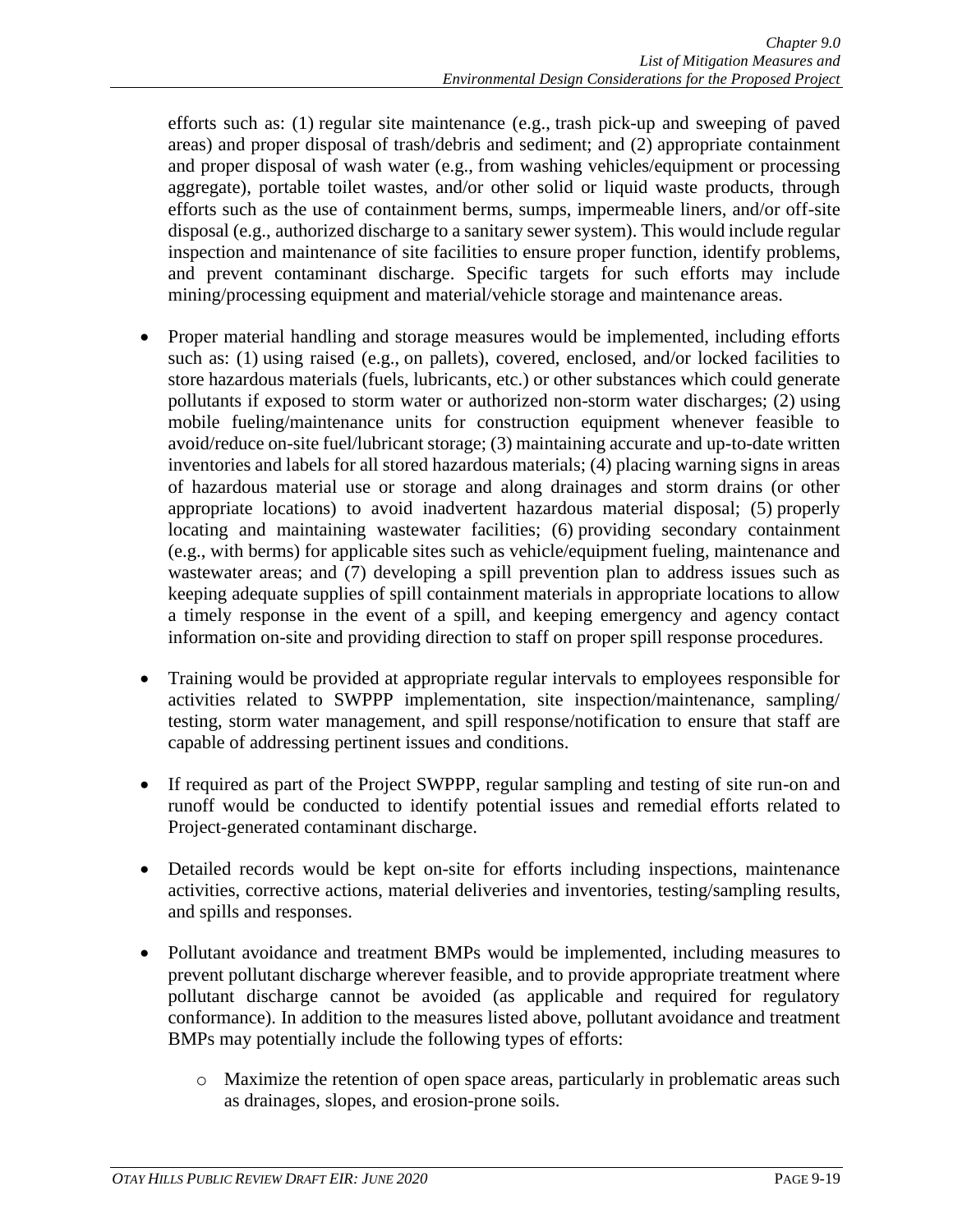- o Minimize the construction of impervious surfaces.
- $\circ$  Minimize the potential for erosion from slopes through efforts such as: (1) reducing cut and fill areas to reduce slope lengths; (2) using retaining walls to reduce slope grades or lengths; (3) using benches, terraces and/or rounding/shaping techniques to reduce flow concentrations; and (4) collecting concentrated flows in stabilized drains and channels.
- o Restrict access by heavy construction equipment in planned green/open space areas.
- o Salvage native topsoils from graded/excavated areas for use in reclamation/ restoration efforts.
- o Install "no dumping" stencils/tiles and/or signs at applicable locations (e.g., drainage inlets and channels).
- o Provide paved, enclosed, and covered areas for trash storage, with regular trash pick-up and proper off-site disposal.
- o Direct flows from impermeable (or other applicable) areas into swales or detention basins.
- o Install unlined/vegetated swales in applicable portions of the Project impact footprint to treat associated runoff in conformance with associated regulatory requirements prior to discharge, if applicable.
- o Design the proposed detention basin near the northwestern outlet to provide water quality treatment as well as flow regulation, if applicable.
- o Implement appropriate monitoring, testing and maintenance efforts to ensure regulatory conformance and proper function/efficiency of all applicable BMPs.

#### **9.2.3 Biological Resources**

• The Project applicant would dedicate 166.8 acres of biological open space (in addition to the 133.1 acres of habitat to be preserved as part of mitigation for impacts resulting from the Proposed Project [refer to Subchapter 4.3, *Biological Resources*]) within the Project site prior to commencement of construction of extraction operation support facilities or extraction operations. The biological open space would be managed by a conservation entity (to be approved by the County and resource agencies prior to commencement of construction of extraction operation support facilities or extraction operations) that would be responsible for implementing an RMP. An RMP would be prepared that clearly describes biological open space management. The RMP would include stewardship measures, including but not limited to fencing and signs upkeep, trespass restriction and debris removal. The Project applicant would offer evidence that an endowment has been provided to a conservation entity to manage the land in perpetuity.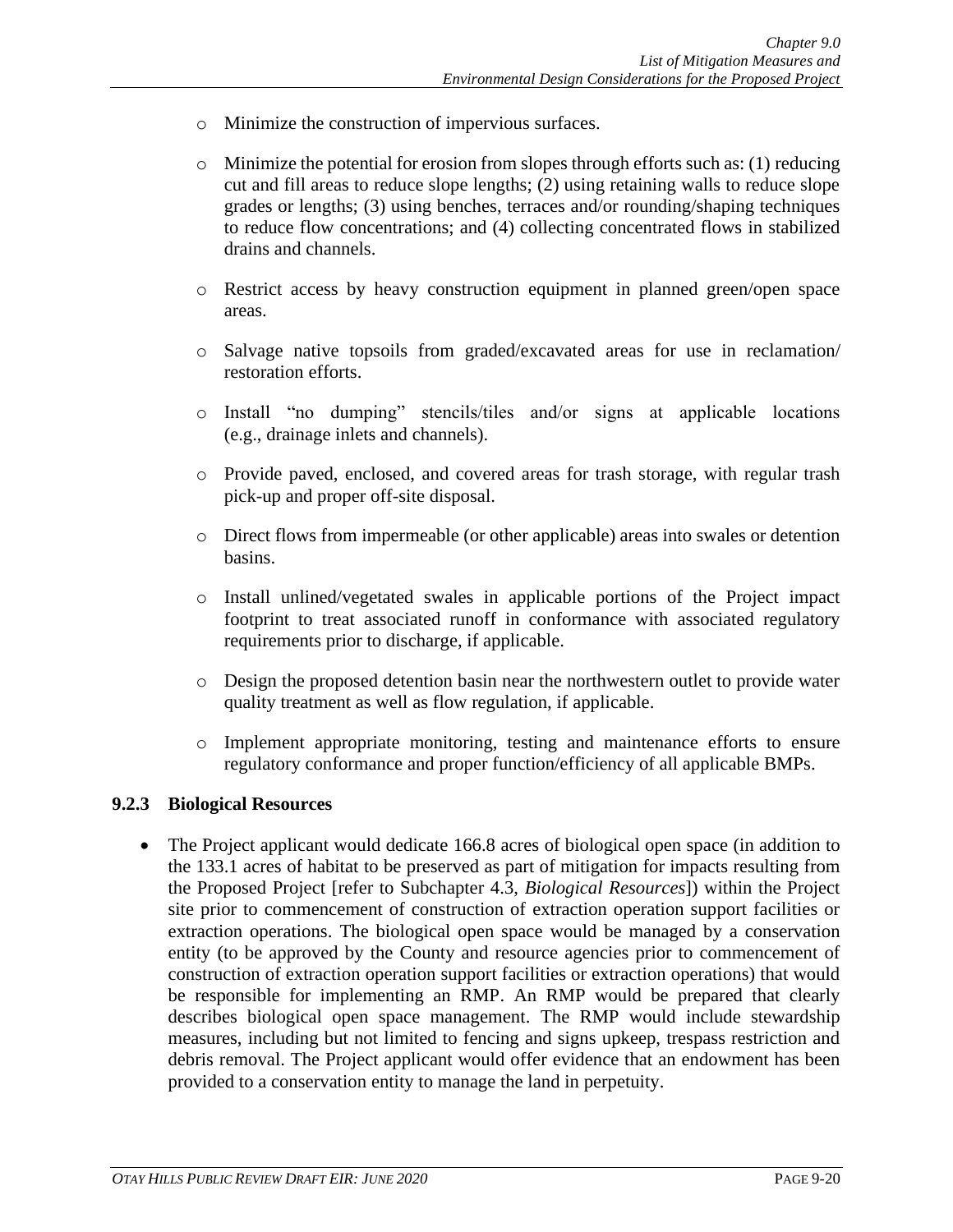- Areas that are impacted but undeveloped (e.g., cut or fill slopes) shall be revegetated with native species or non-invasive non-native species immediately after ground disturbance is completed. Weed control shall be provided for these areas as provided for in the RMP.
- Native vegetation would be used on steep slopes lands to revegetate and landscape cut and fill areas in order to restore substantially original habitat value, and slopes would be graded to produce contours and soils that reflect natural landform consistent with the surrounding area.
- Lighting within the Proposed Project footprint adjacent to preserved habitat would be of the lowest illumination allowed for human safety, selectively placed, shielded, and directed away from preserved habitat to ensure that no light would spill beyond the boundary of the Project impact footprint.

#### **9.2.4 Noise**

- The Project impact footprint would be mined so that slopes would be created below the current ground level along the northern and eastern boundaries, as well as portions of the southern and western boundaries, and would reduce noise impacts due to shielding of the off-site line-of-site views.
- Material extraction would not occur on the entire periphery of the Project impact footprint at the same time; instead, it is anticipated that only a portion of the Project impact footprint would be quarried at any given time.
- As materials are extracted over time from the Project impact footprint, impacts to off-site areas would be reduced due to the noise shielding provided by the quarry slopes created during the materials extraction process.

#### **9.2.5 Air Quality**

- Baghouse emission control would be installed on crushers with the potential for emissions. This would reduce  $PM_{10}$  emissions by estimated between 95 and 97.5 percent.
- Water spray emission controls would be installed on transfer points with the potential for emissions that are associated with the conveyors and screens. This would reduce emissions by estimated 75 percent.
- Paved access roads would be installed for the majority of the haul routes used by on-road delivery vehicles. Limited on-site haul roads would be unpaved, and those would be chemically stabilized and/or routinely watered.
- An efficient material loading system would be installed to minimize the amount of product delivery trucks idling time.
- Material load-out chutes would be utilized to minimize the potential for dust generation during product loading.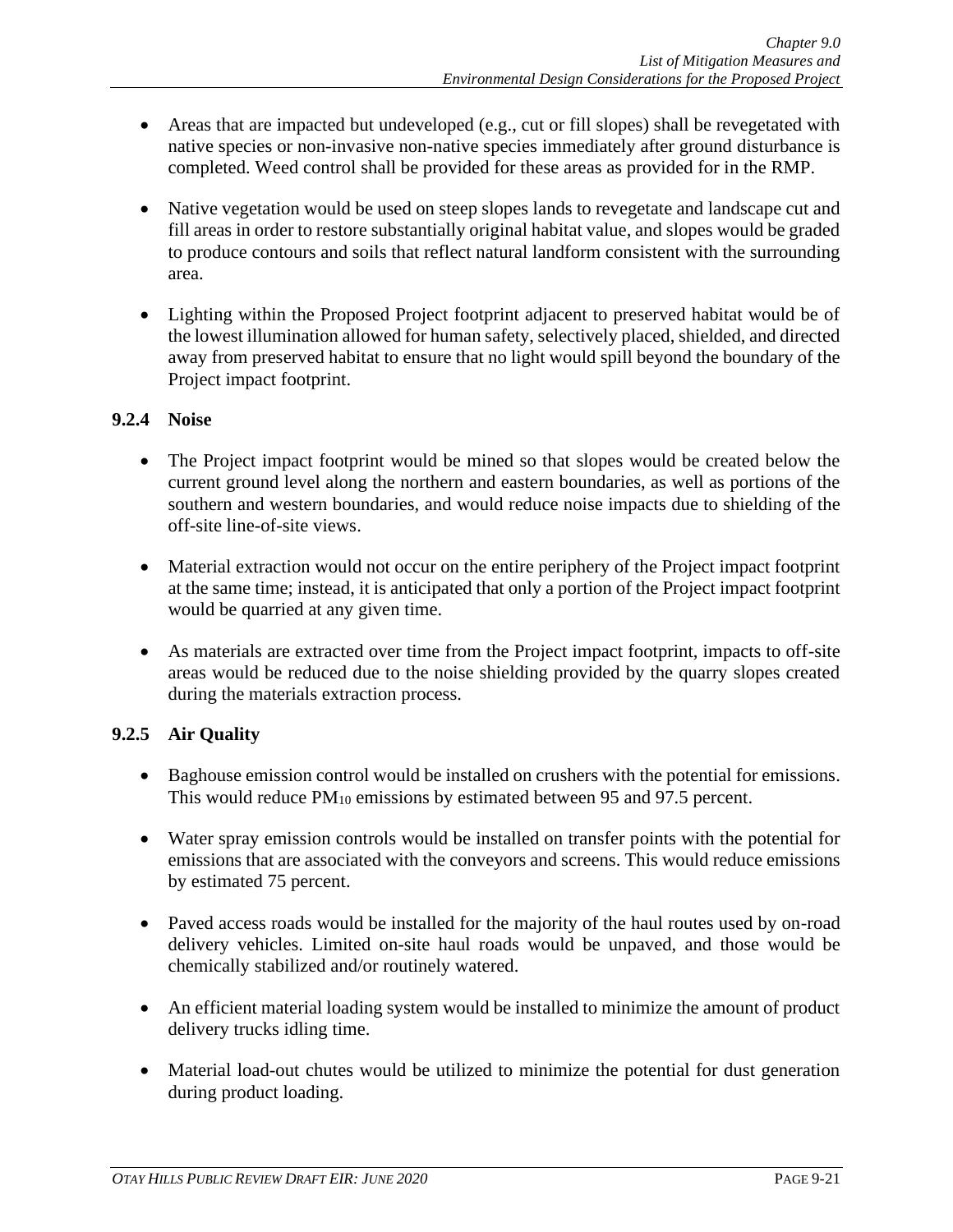- Off-road equipment (such as off-road quarry haul trucks, loaders, graders, etc.) that meet required, stringent emission controls under USEPA and CARB off-road diesel vehicle regulations would be used. All heavy duty off-road equipment operating on the Project site would meet the state of California's Off-road Vehicle Regulations with a minimum of Tier 2 engines for Phases 1 and 2 and a minimum of Tier 4 engines for Phases 3 and 4.
- Emission controls on drilling equipment would be installed to minimize dust generation.
- A "blue smoke" program and other nationally accepted practices that reduce the potential for odor from asphalt (conventional, recycled asphalt products) production would be implemented.
- All unpaved construction areas would be sprinkled with water or other acceptable APCD dust control agents a minimum of every three hours during dust-generating activities to reduce dust emissions. Additional watering or acceptable APCD dust control agents would be applied during dry weather or windy days until dust emissions are not visible.
- A minimum soil moisture to limit visible dust emissions to 20 percent capacity for earthmoving would be maintained by using a movable sprinkler system or a water truck.
- Storage piles would be covered with tarp during high wind episodes.
- A 15-mile per hour (mph) speed limit would be enforced on unpaved surfaces.
- On dry days, dirt and debris spilled onto paved street surfaces would be swept up immediately to reduce resuspension of particulate matter caused by vehicle movement. Approach routes to construction sites would be cleaned daily of construction-related dirt in dry weather.
- All on-road heavy-duty diesel trucks with a gross vehicle weight rating of 19,500 pounds or greater used on site or to transport materials to and from the site would comply with CARB on-road regulation requirements, where available.
- Construction equipment would incorporate, where feasible, emissions control technology such as diesel catalytic converters, diesel oxidation catalysts, diesel particulate filters, and specific fuel economy standards.
- Idling would be restricted to a maximum of five minutes when not in use.
- All off-road diesel-powered construction equipment greater than 50 hp would meet CARB's mobile off-road regulation requirements.

#### **9.2.6 Transportation/Circulation**

• A parking space would be provided for each of the processing plant employees; 25 parking spaces would be provided.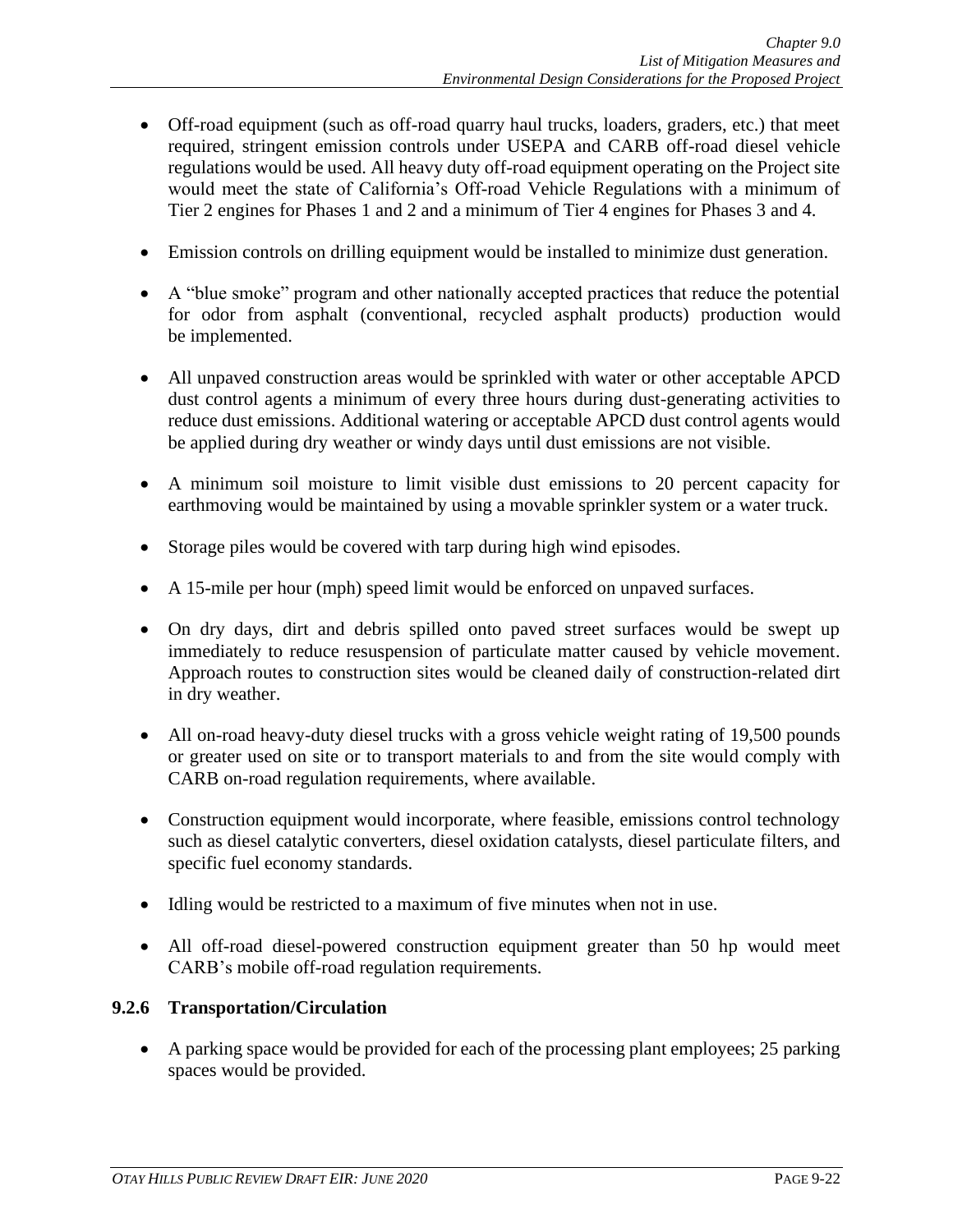• Adequate sight distance would be included in the Project plans in accordance with County requirements.

#### **9.2.7 Hazardous Materials, Public Health and Safety**

- All hazardous materials used on-site would be stored in fully contained sites (e.g., double containment in enclosed buildings), and all on-site use and storage of hazardous materials would conform to applicable regulatory requirements.
- Explosives used for quarrying operations would be transported into the site on an as-needed basis, and any unused explosives would be removed daily from the site for storage in an approved off-site facility.
- Blasting would conform to all associated regulatory requirements regarding blasting operations, use/transport of explosives, and the qualifications of the Project blaster, as administered by the San Diego County Sheriff's Department.
- A licensed blaster would be used pursuant to SDIR requirements, and all requisite information would be submitted to the Sheriff's Department for review and approval prior to transporting explosives and implementing blasting operations.
- All noted hazardous materials would be stored in fully contained sites (e.g., double containment in enclosed buildings), with all on-site use and storage of hazardous materials to conform to applicable regulatory requirements.
- An approved HMBP and/or RMP would be implemented (as appropriate), as well as conformance with other pertinent requirements such as OSHA, California Accident Release Plan, and HMMD standards.
- The following conditions would be implemented to ensure that water collected in the open pit, detention basin and processing plant ponds does not propagate the breeding of vectors:
	- o If water collects in the open pit, it would be collected in a sump and pumped to the processing plant area ponds for use with materials processing and dust control. Therefore, this water would be constantly circulating and would help to prevent the propagation of vectors. If groundwater accumulates in the excavation area, excavation would halt at that elevation. Groundwater, if present, would be treated that same way as surface water.
	- o During the wet season (October through March), the open pit, processing plant area ponds and detention basins would be visually inspected monthly by the operations staff for the presence of vectors and mosquito fish (*Gambusia affinis*). If necessary, corrective measures, described in this list of conditions, would be initiated.
	- o During the dry season (April through September), the open pit, processing plant area ponds and detention basins would be visually inspected weekly by the operations staff for the presence of vectors and mosquito fish (*Gambusia affinis*).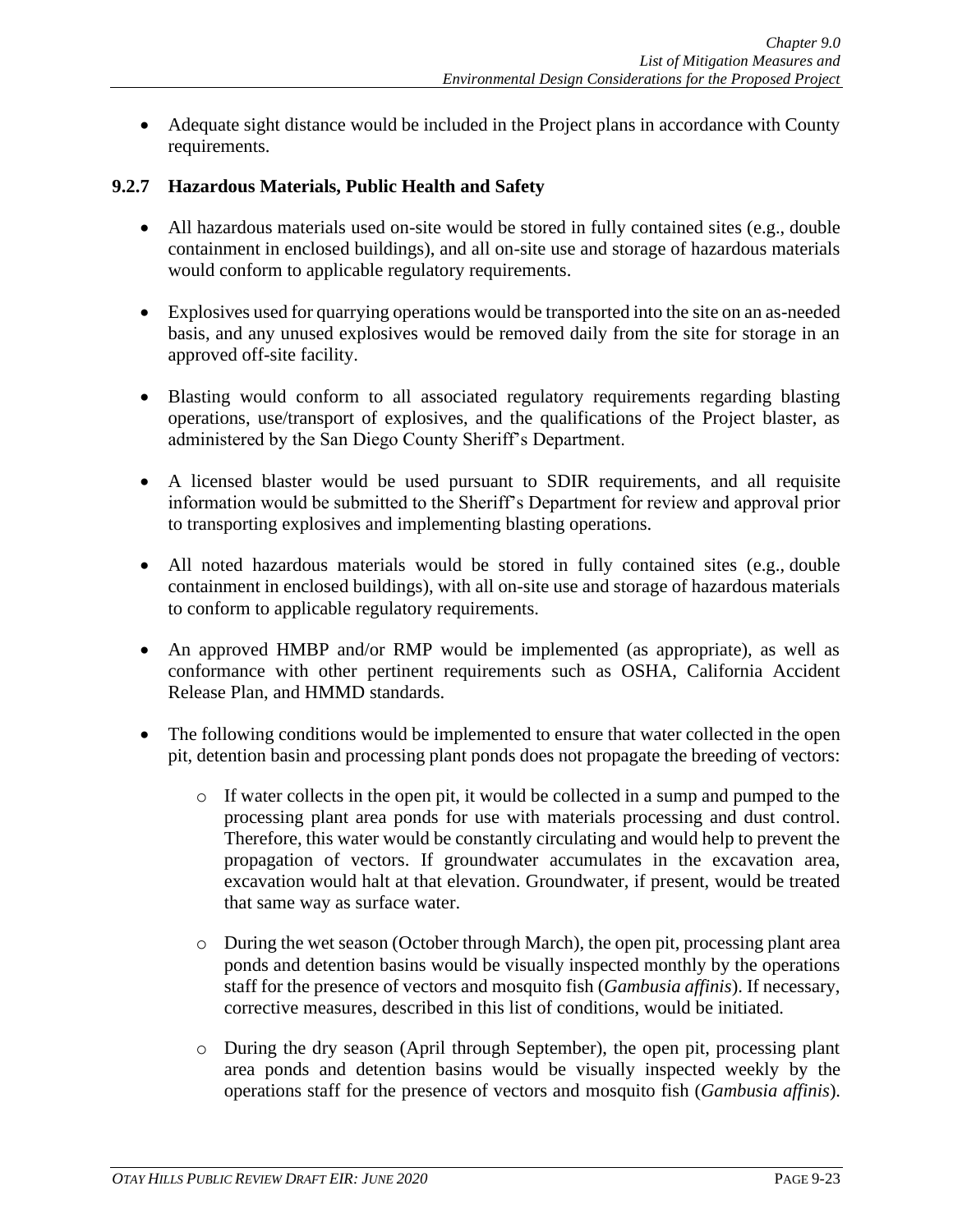If necessary, corrective measures, described in this list of conditions, would be initiated.

- o Mosquitoes within the open pit, processing plant area ponds or detention basin would be controlled with the use of mosquito fish (*Gambusia affinis*). Ongoing maintenance of the open pit would be conducted in a manner that complies with DEH-VCS regulations. Ongoing maintenance would include minor grading to eliminate potential water retention pockets and to ensure slope stability and drainage, and monitoring of the open pit, processing plant area ponds vector conditions. Maintenance would continue until backfilling of the pit is complete.
- $\circ$  Ongoing maintenance of the open pit would be conducted in a manner that complies with DEH-VCS regulations. Ongoing maintenance would include minor grading to eliminate potential water retention pockets and to ensure slope stability and drainage, and monitoring of the open pit, processing plant area ponds vector conditions. Maintenance would continue until backfilling of the pit is complete.
- A 50-foot setback from on-site transmission line towers and gas lines would be maintained so that the proposed mining operations would not affect gas and electric facilities within the noted SDG&E easement.
- Existing vegetation near the proposed trailer and processing equipment would be cleared in preparation for mining activity. A buffer, or vegetation management zone, of at least 100 feet wide would surround all inhabited structures. The vegetation management zone would begin at the structures or processing equipment and extend out on all sides to the unmodified vegetation. Vegetation management zones would be installed at the time of construction and would be maintained annually at the expense of the Project operator, prior to May 1, on an ongoing basis.
- There would be a 30-foot wide vegetation management zone around all retention basins and water district and power line rights-of-way within the Project impact footprint.
- An annual vegetation management inspection, funded by the Project operator, would be conducted by a qualified wildland fire protection consultant to assure compliance with the Conceptual Fire Protection Plan, and a report shall be submitted to the operator, the SDCFA Fire Chief, and the County PDS Fire Marshal.
- All structures greater than 500 sf would be equipped with automatic fire sprinkler systems designed and installed per the appropriate National Fire Protection Association (NFPA) standard.
- Access roads would comply with the California Fire Code, County Fire Code and County Consolidated Fire Code and would be provided when the closest exterior wall of the first floor of any structure is beyond 150 feet from the closest Fire Department vehicle access. All fire apparatus access roads would be a minimum of 24 feet wide and would be all-weather and meet RFPD and PDS requirements for fire access. Access roads would be installed and usable before combustible construction occurs on site. There would be no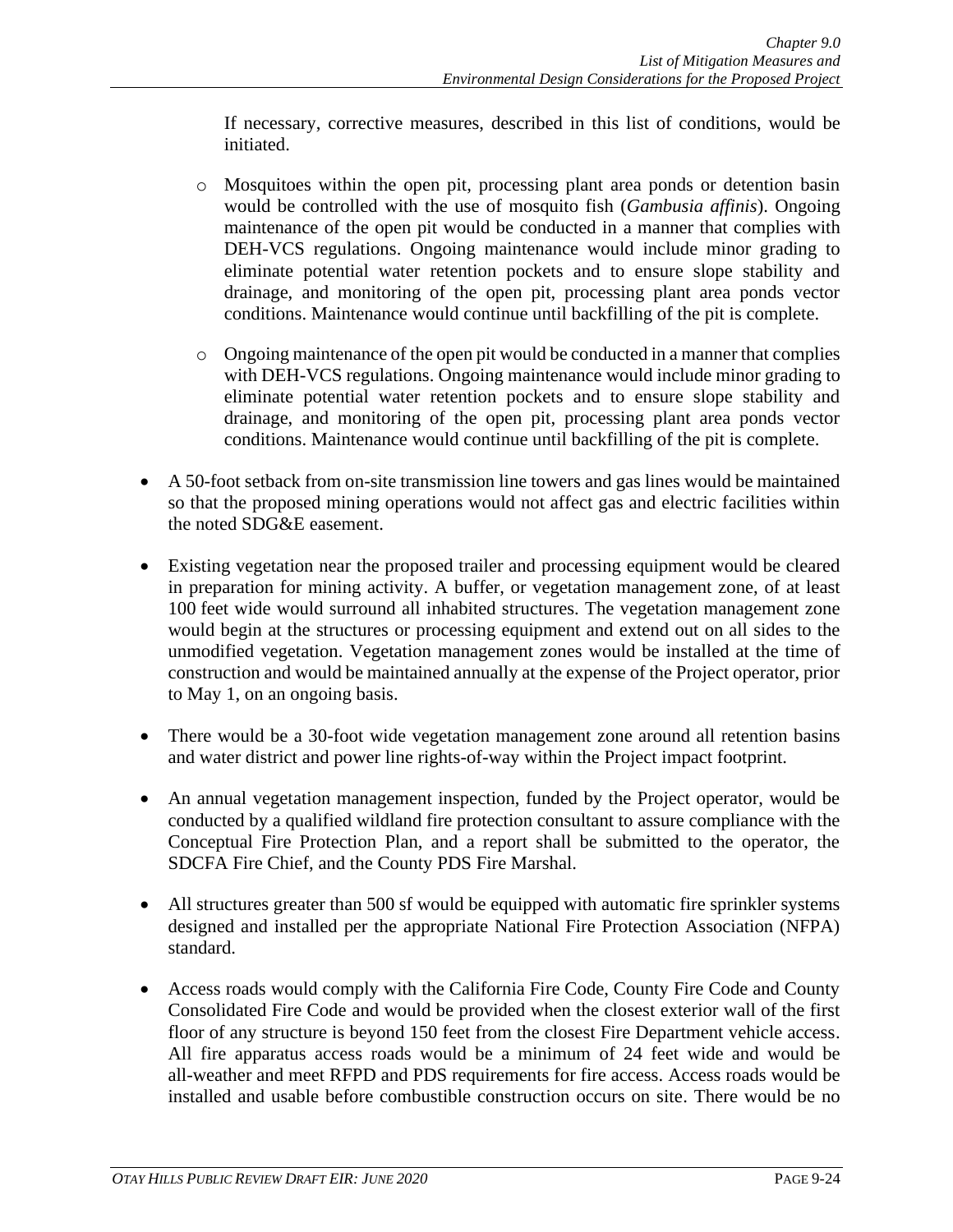overhanging canopies. There would be no road grades over 15 percent, unless approved by the Fire Chief and mitigated (20 percent maximum). Dead end access roads would have an approved turnaround. Angle of departure and approach would be approved by the Fire Chief (Fire Code maximum is 7 degrees).

- Automatic gates would comply with the County Fire Code Section 902.2.4.3. All gates on access roads would have Knox (or equivalent) emergency key-operated switches overriding all command functions and opening the gate. The key switch would be dual keyed or have dual switches to allow law enforcement access. Gates would be subject to SDCFA and PDS approval.
- Prior to introduction of combustible material on site, a fire hydrant would be installed and operable at the nearest intersection to the site (such as the existing fire hydrant located approximately 500 feet west of the northeastern corner of the Project impact footprint). If other hydrants are required, their location(s) would be determined prior to the initiation of mining activities. Fire hydrants would be of an approved type and have one 4-inch outlet and one 2.5-inch outlet, unless otherwise specified by the SDCFA Fire Chief. Fire hydrants would have a 3-foot-by-3-foot gravel (for dry barrel hydrant) or concrete pad at base for weed control. Reflective blue dot hydrant markers would be located in the center of the road to indicate the location of a hydrant.

## **9.2.8 Land Use and Planning**

- Restoration and revegetation would be implemented after each phase of mineral extraction.
- Outdoor lighting at the Project site (e.g., security or parking lot lighting) would be less than 4,050 lumens and fully shielded.

## **9.2.9 Aesthetics**

- Revegetation of slopes upon the completion of each phase to reduce visual contrast of exposed soil with the surrounding area.
- Exposed rock outcroppings would be stained to lessen the dominance of the newly formed slopes.
- The native plants proposed by the Reclamation Plan would provide visual continuity between the Project impact footprint post-reclamation and the surrounding area, softening the strong contrast and ensuring that the diversity created by the Project would not be incompatible with the existing visual environment.
- Most of the Proposed Project would include landscaping, either within parking lots, along the perimeter of a lot, and/or as streetscaping; landscaping would add vegetation within the viewshed that would be similar to the trees currently visible in developed portions of the mesa and would not block views of the mountains in the background.